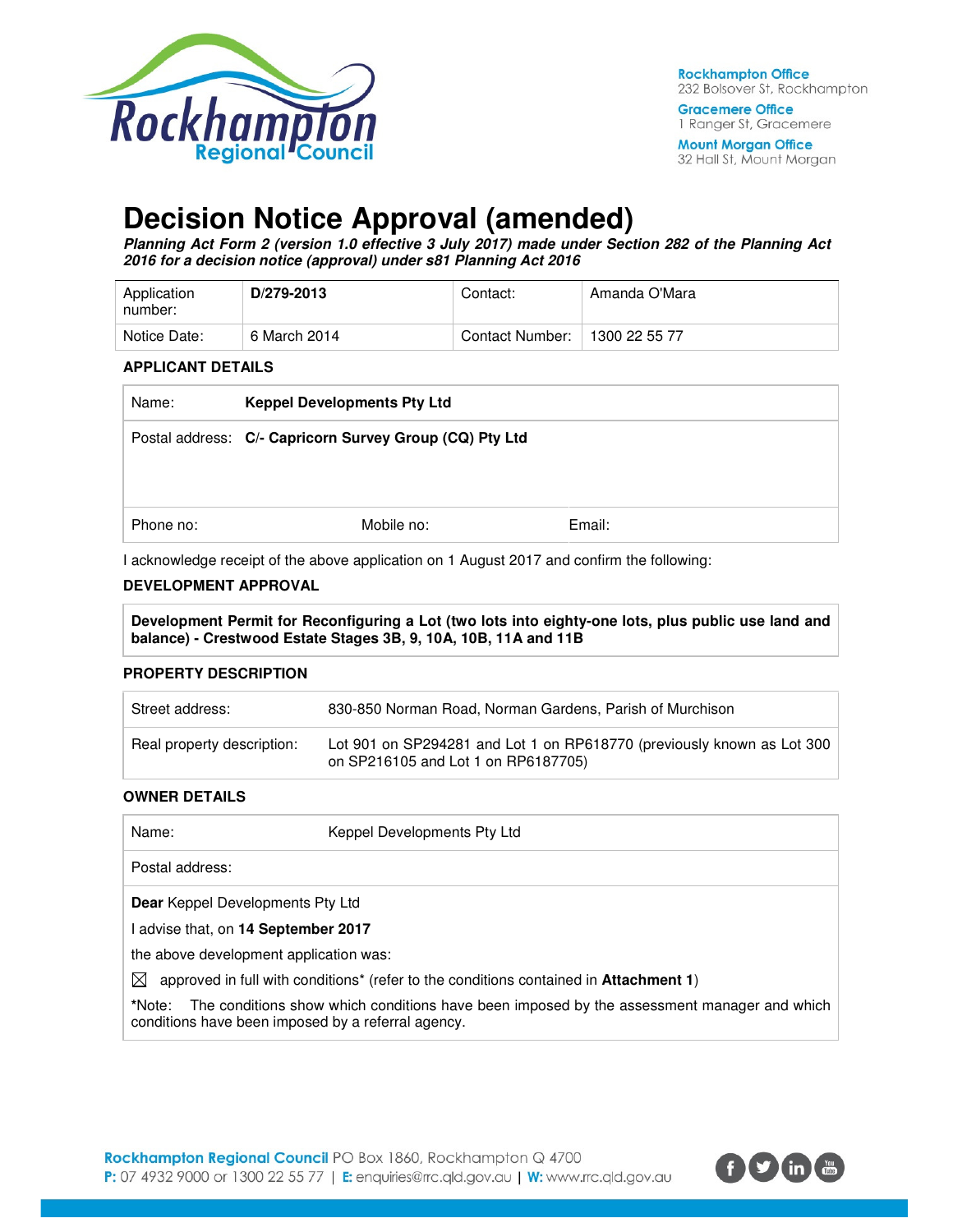### **CHANGES TO CONDITIONS**

The conditions which have been changed or cancelled are as follows:

| 1)  | Condition 2.1  | changed | 24 March 2016     |
|-----|----------------|---------|-------------------|
| 2)  | Condition 2.1  | changed | 23 January 2017   |
| 3)  | Condition 2.1  | changed | 11 September 2017 |
| 4)  | Condition 3.1  | changed | 11 September 2017 |
| 5)  | Condition 8.16 | new     | 23 January 2017   |
| 6)  | Condition 15.0 | new     | 11 September 2017 |
| 7)  | Condition 15.1 | new     | 11 September 2017 |
| 8)  | Item 4         | changed | 11 September 2017 |
| 9)  | Item 7         | changed | 23 January 2017   |
| 10) | Item 7         | changed | 11 September 2017 |

#### **1. DETAILS OF THE APPROVAL**

|                                                                                                                                                                            | <b>Development</b><br><b>Permit</b> | <b>Preliminary</b><br>Approval |
|----------------------------------------------------------------------------------------------------------------------------------------------------------------------------|-------------------------------------|--------------------------------|
| Development assessable under the planning scheme, a temporary local<br>planning instrument, a master plan or a preliminary approval which<br>includes a variation approval | $\boxtimes$                         |                                |

#### **2. CONDITIONS**

This approval is subject to the conditions in Attachment 1.

#### **3. FURTHER DEVELOPMENT PERMITS REQUIRED**

Please be advised that the following development permits are required to be obtained before the development can be carried out:

| Type of development permit required | Subject of the required development permit |
|-------------------------------------|--------------------------------------------|
| <b>Operational Works</b>            | Road Works                                 |
|                                     | Access Works                               |
|                                     | Sewerage Works                             |
|                                     | Water Works                                |
|                                     | Stormwater Works                           |
|                                     | Inter-allotment Drainage Works             |
|                                     | Site Works                                 |

#### **4. SUBMISSIONS**

Properly made submissions were received from:

|                  | M Newell - 19 Bruce Hiskens Court, Norman Gardens        |
|------------------|----------------------------------------------------------|
| $\vert 2\rangle$ | K M Rundle and J C J Rundle - 1016 Yeppoon Road, Ironpot |

# **5. REFERRAL AGENCIES**

The following Referral Agencies were activated by this application.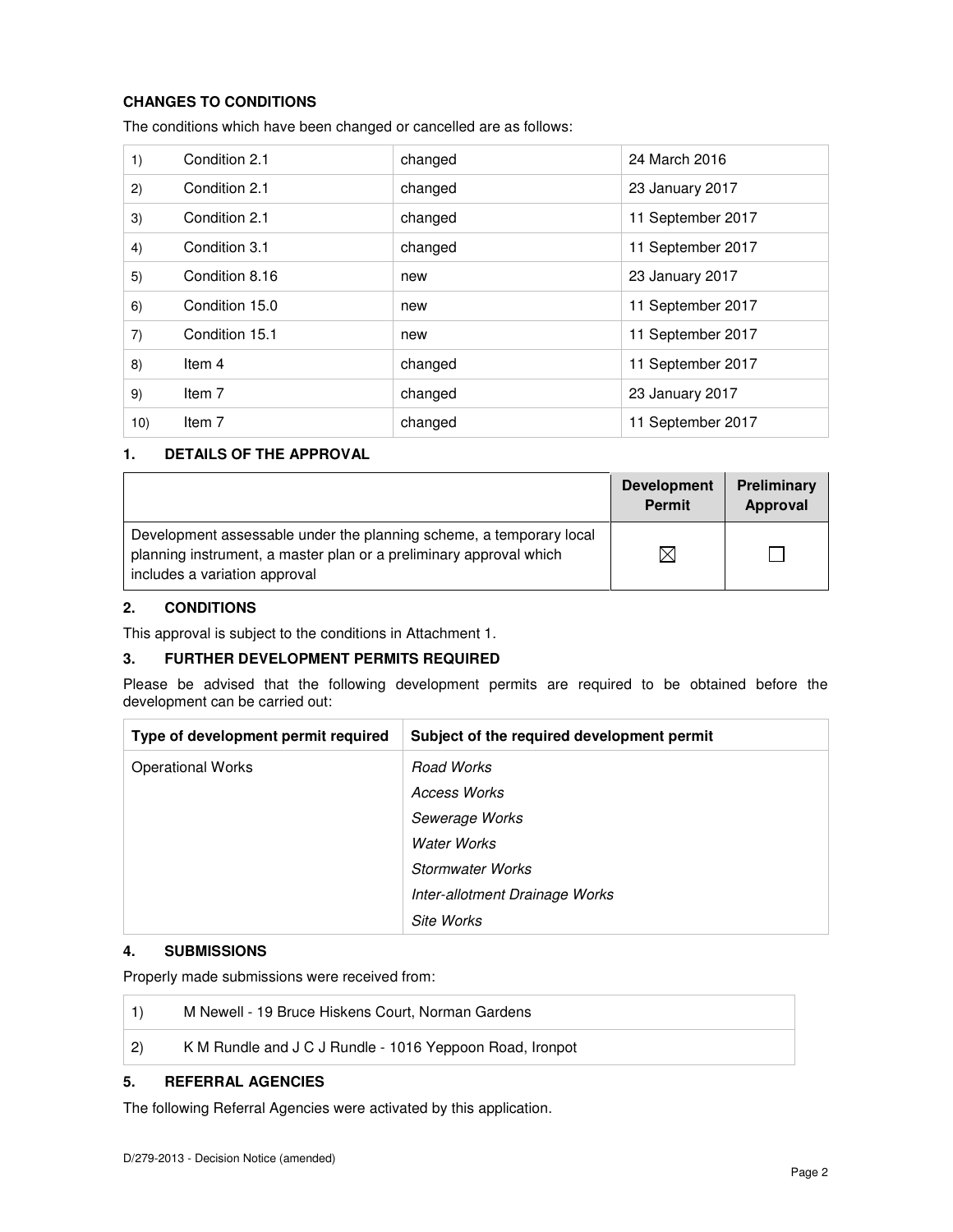**Referrals – Other development made assessable under schedule 3 (whether or not the development is also assessable under a planning scheme, temporary local planning instrument or preliminary approval to which section 242 of the Sustainable Planning Act applies)** 

|                | For an application involving                                                                                                                                                                                                                                                                                                                                                                                                                                                                                                                                                         | Name of agency                                                                                                                           | <b>Status</b> | <b>Address</b>                                                                                                               |
|----------------|--------------------------------------------------------------------------------------------------------------------------------------------------------------------------------------------------------------------------------------------------------------------------------------------------------------------------------------------------------------------------------------------------------------------------------------------------------------------------------------------------------------------------------------------------------------------------------------|------------------------------------------------------------------------------------------------------------------------------------------|---------------|------------------------------------------------------------------------------------------------------------------------------|
|                | LAND RELATING TO A STATE-CONTROLLED ROAD                                                                                                                                                                                                                                                                                                                                                                                                                                                                                                                                             |                                                                                                                                          |               |                                                                                                                              |
| $\overline{2}$ | Reconfiguring a lot if-<br>(a) any part of the land-<br>is within 25m of a<br>(i)<br>State-controlled road; or<br>is future State-<br>(ii)<br>controlled road; or<br>(iii) abuts a road that<br>intersects with a State-<br>controlled road that is<br>within 100m of the<br>land; and<br>(b) 1 or more of the following<br>apply-<br>(i) the total number of lots<br>is increased;<br>(ii) the total number of lots<br>abutting the State-<br>controlled road is<br>increased:<br>(iii) there is a new or<br>changed access<br>between the land and<br>the State-controlled<br>road | Department of<br>Infrastructure Local<br>Government and<br>Planning<br>Previously known as<br>Department of Transport<br>and Main Roads) | Concurrence   | Fitzroy/Central Regional<br>Office<br>Level 2, 209 Bolsover<br><b>Street</b><br><b>PO Box 113</b><br>Rockhampton QLD<br>4700 |

**Referrals - Development made assessable under a planning scheme, temporary local planning instrument, preliminary approval to which section 242 of the Sustainable Planning Act applies or State planning regulatory provisions** 

|                | For an application involving                                                                                                                                                                                                                                              | Name of agency                                                                                                                           | <b>Status</b> | <b>Address</b>                                                                                                                      |  |  |
|----------------|---------------------------------------------------------------------------------------------------------------------------------------------------------------------------------------------------------------------------------------------------------------------------|------------------------------------------------------------------------------------------------------------------------------------------|---------------|-------------------------------------------------------------------------------------------------------------------------------------|--|--|
|                | <b>LAND RELATING TO A STATE-CONTROLLED ROAD</b>                                                                                                                                                                                                                           |                                                                                                                                          |               |                                                                                                                                     |  |  |
| 1              | Making a material change of use<br>of premises if any part of the<br>$land-$<br>is within 25m of a State-<br>(a)<br>controlled road; or<br>is future State-controlled<br>(b)                                                                                              | Department of<br>Infrastructure Local<br>Government and<br>Planning<br>Previously known as                                               | Concurrence   | Fitzroy/Central<br><b>Regional Office</b><br>Level 2, 209 Bolsover<br><b>Street</b><br>PO Box 113                                   |  |  |
|                | road; or<br>abuts a road that intersects<br>(c)<br>with a State-controlled road<br>within 100m of the land                                                                                                                                                                | Department of Transport<br>and Main Roads)                                                                                               |               | Rockhampton QLD<br>4700                                                                                                             |  |  |
|                | DEVELOPMENT IMPACTING ON A STATE-CONTROLLED ROAD                                                                                                                                                                                                                          |                                                                                                                                          |               |                                                                                                                                     |  |  |
| $\overline{2}$ | An aspect of development<br>identified in schedule 9 that-<br>is for a purpose mentioned<br>(a)<br>in schedule 9, column 1;<br>and<br>meets or exceeds the<br>(b)<br>threshold-<br>for development in<br>(i)<br>LGA population 1-<br>mentioned in<br>schedule 9, column 2 | Department of<br>Infrastructure Local<br>Government and<br>Planning<br>Previously known as<br>Department of Transport<br>and Main Roads) | Concurrence   | Fitzroy/Central<br><b>Regional Office</b><br>Level 2, 209 Bolsover<br><b>Street</b><br><b>PO Box 113</b><br>Rockhampton QLD<br>4700 |  |  |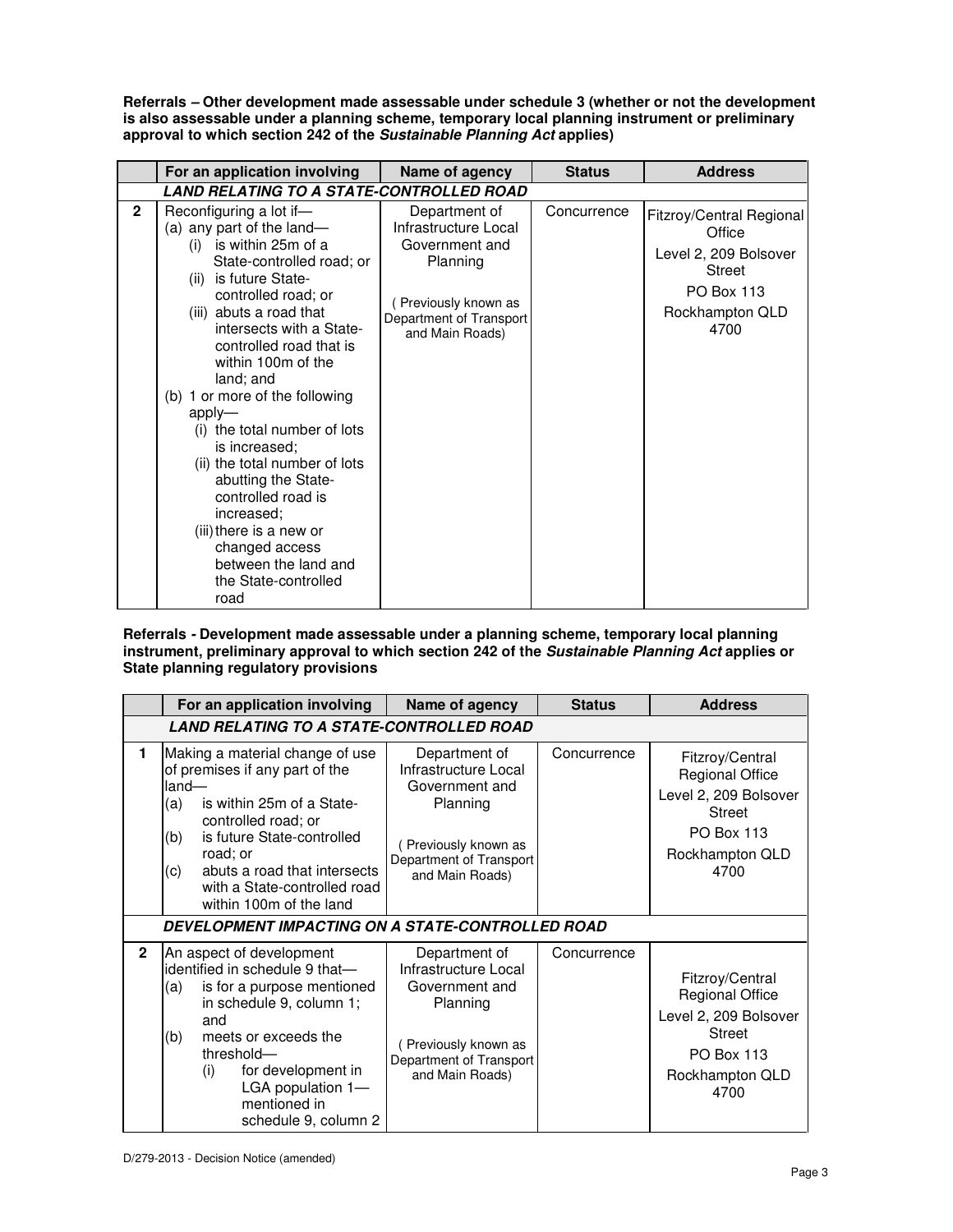| For an application involving                                                                                                                                                                                  | Name of agency | <b>Status</b> | <b>Address</b> |
|---------------------------------------------------------------------------------------------------------------------------------------------------------------------------------------------------------------|----------------|---------------|----------------|
| for the purpose; or<br>for development in LGA<br>(ii)<br>population 2-mentioned<br>in schedule 9, column 3<br>for the purpose.                                                                                |                |               |                |
| However, if the development is<br>for a combination of purposes<br>mentioned in the same item of<br>schedule 9, the threshold is for<br>the combination of purposes and<br>not for each purpose individually. |                |               |                |

#### **6. THE APPROVED PLANS**

#### **The approved development must be completed and maintained generally in accordance with the approved drawings and documents:**

| Plan/Document Name                                             | <b>Plan/Document Reference</b> | Dated             |
|----------------------------------------------------------------|--------------------------------|-------------------|
| Reconfiguration of a Lot, Stages 3B, 9,<br>10A, 10B, 11A & 11B | 5782-03-ROL, Revision C        | 26 July 2017      |
| Engineering Infrastructure Report                              | R12063 - Issue B               | 13 September 2013 |
| Stormwater Management Report                                   | R12063 – Issue A               | 19 June 2013      |
| <b>Flood Study</b>                                             | Job No: R1031/01-3             | 18 June 2008      |

#### **7. CURRENCY PERIOD FOR THE APPROVAL (S.85)**

The standard relevant periods stated in section 85 of Planning Act 20016 apply to each aspect of development in this approval, if not stated in the conditions of approval attached.

#### **8. STATEMENT OF REASONS**

| <b>Description of the</b>   | Reconfiguring a Lot (two lots into eighty-one lots, plus public use land and                                                                                                                                                                                               |
|-----------------------------|----------------------------------------------------------------------------------------------------------------------------------------------------------------------------------------------------------------------------------------------------------------------------|
| development                 | balance) - Crestwood Estate Stages 3B, 9, 10A, 10B, 11A and 11B                                                                                                                                                                                                            |
| <b>Reasons for decision</b> | The request for a permissible change is considered reasonable and meets<br>the requirements of the assessment benchmarks prescribed under section 81<br>(2) of the Planning Act 2016 and does not compromise the intent of the<br>Rockhampton Region Planning Scheme 2015. |

#### **9. RIGHTS OF APPEAL**

The rights of an applicant to appeal to a tribunal or the Planning and Environment Court against a decision about a development application are set out in chapter 6, part 1 of the Planning Act 2016. For particular applications, there may also be a right to make an application for a declaration by a tribunal (see chapter 6, part 2 of the Planning Act 2016).

#### Appeal by an applicant

An applicant for a development application may appeal to the Planning and Environment Court against the following:

- the refusal of all or part of the development application
- a provision of the development approval
- the decision to give a preliminary approval when a development permit was applied for
- a deemed refusal of the development application.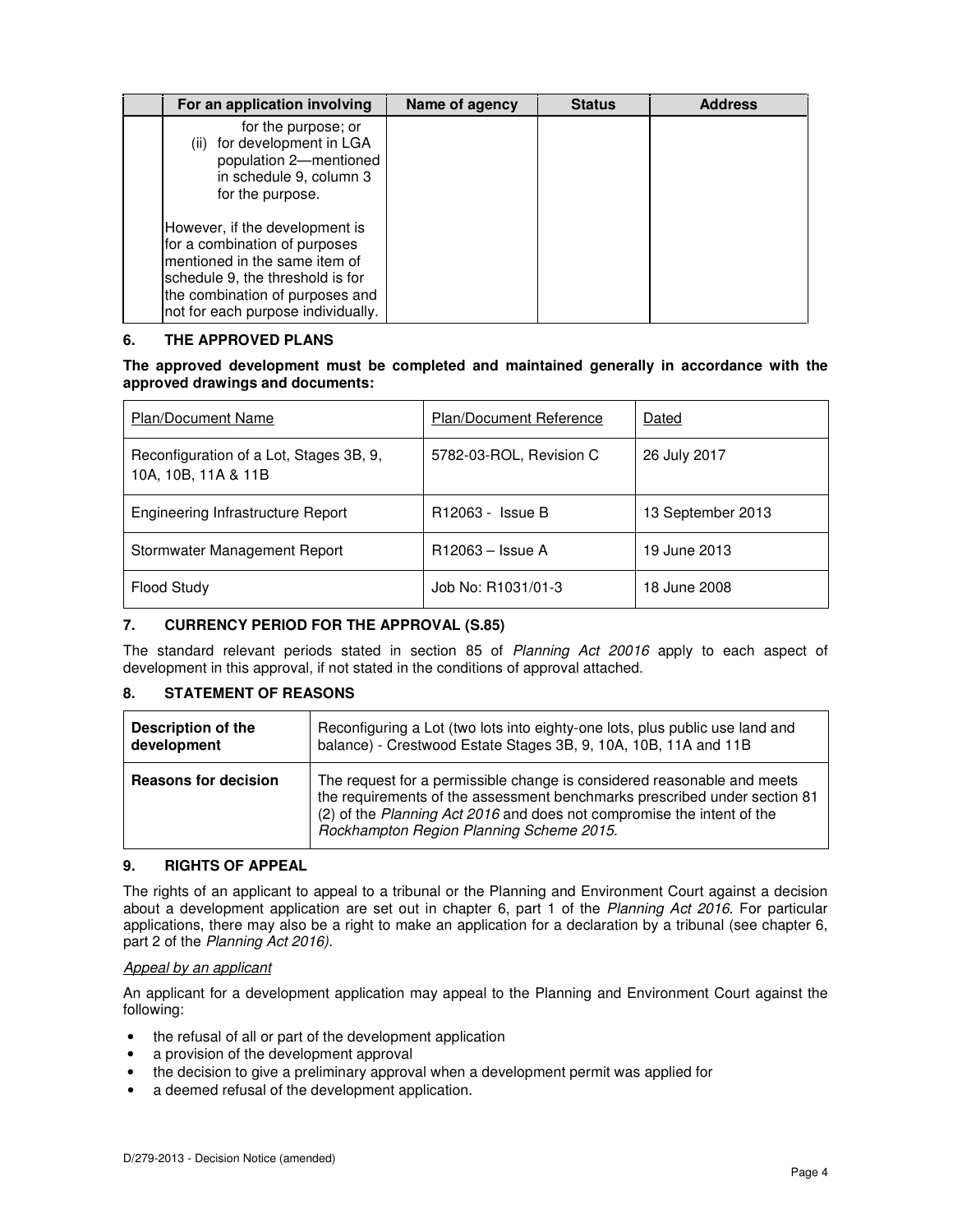An applicant may also have a right to appeal to the Development tribunal. For more information, see schedule 1 of the Planning Act 2016.

The timeframes for starting an appeal in the Planning and Environment Court are set out in section 229 of the Planning Act 2016.

**Attachment 2** is an extract from the Planning Act 2016 that sets down the applicant's appeal rights and the appeal rights of a submitter.

#### **10. WHEN THE DEVELOPMENT APPROVAL TAKES EFFECT**

This development approval takes effect:

From the time the decision notice is given  $-$  if there is no submitter and the applicant does not appeal the decision to the court.

Or

When the submitter's appeal period ends  $-$  if there is a submitter and the applicant does not appeal the decision to the court.

Or

Subject to the decision of the court, when the appeal is finally decided  $-$  if an appeal is made to the court.

This approval will lapse unless substantially commenced within the above stated relevant periods (refer to sections 85 of Planning Act 2016 for further details).

#### **11. ORIGINAL DECISION ASSESSMENT MANAGER**

| Name: | Tarnya Fitzgibbon             | Date: | 10 March 2014 |
|-------|-------------------------------|-------|---------------|
|       | <b>COORDINATOR</b>            |       |               |
|       | <b>DEVELOPMENT ASSESSMENT</b> |       |               |
|       |                               |       |               |

#### **12. ASSESSMENT MANAGER**

| Name: | Tarnya Fitzgibbon<br><b>COORDINATOR</b> | Signature: | Date: 14 September 2017 |
|-------|-----------------------------------------|------------|-------------------------|
|       | <b>DEVELOPMENT ASSESSMENT</b>           |            |                         |

C/C. Department of Infrastructure, Local Government and Planning - RockhamptonSARA@dilgp.qld.gov.au

#### **Attachment 1 – Conditions of the approval**

**Part 1 – Conditions imposed by the assessment manager** [Note: where a condition is imposed about infrastructure under Chapter 4 of the Planning Act 2016, the relevant provision of the Act under which this condition was imposed must be specified.]

#### **Part 2 – Conditions required by the referral agency response**

**Attachment 2—Extract on appeal rights**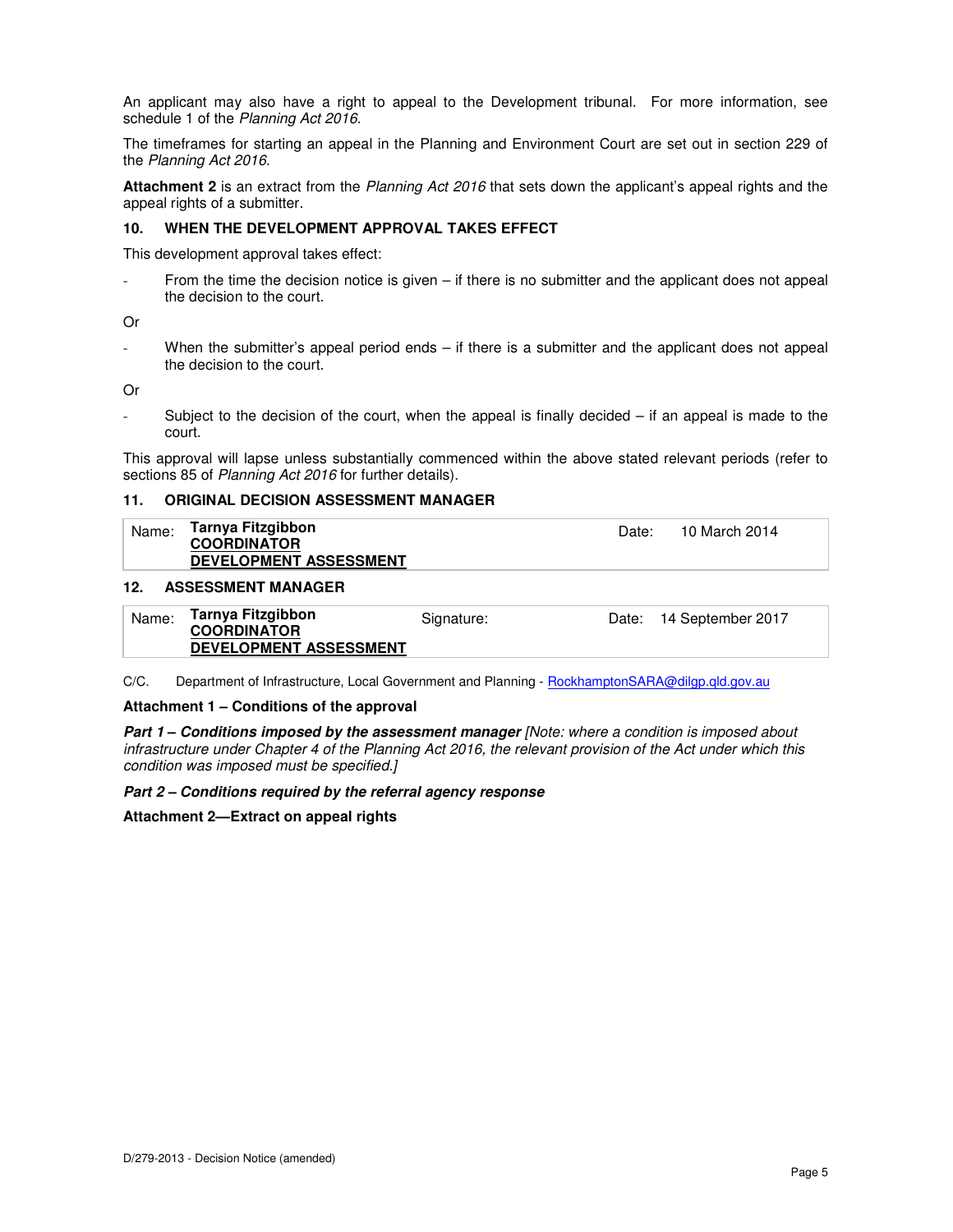

# **Attachment 1 – Part 1**

# **Rockhampton Regional Council Conditions**

PLANNING ACT 2016

# 1.0 ADMINISTRATION

- 1.1 The Developer is responsible for ensuring compliance with this approval and the Conditions of the approval by an employee, agent, contractor or invitee of the Developer.
- 1.2 Where these Conditions refer to "Council" in relation to requiring Council to approve or to be satisfied as to any matter, or conferring on the Council a function, power or discretion, that role of the Council may be fulfilled in whole or in part by a delegate appointed for that purpose by the Council.
- 1.3 All conditions of this approval must be undertaken and completed to the satisfaction of Council, at no cost to Council.
- 1.4 All conditions, works, or requirements of this approval must be undertaken and completed prior to the issue of the Compliance Certificate for the Survey Plan, unless otherwise stated.
- 1.5 Where applicable, infrastructure requirements of this approval must be contributed to the relevant authorities, at no cost to Council prior to the issue of the Compliance Certificate for the Survey Plan, unless otherwise stated.
- 1.6 The following further Development Permits must be obtained prior to the commencement of any works associated with its purposes:
	- 1.6.1 Operational Works:
		- (i) Road Works;
		- (ii) Access Works;
		- (iii) Sewerage Works;
		- (iv) Water Works;
		- (v) Stormwater Works;
		- (vi) Inter-allotment Drainage Works; and
		- (vii) Site Works
- 1.7 Unless otherwise stated, all works must be designed, constructed and maintained in accordance with the relevant Council policies, guidelines and standards.
- 1.8 All engineering drawings/specifications, design and construction works must comply with the requirements of the relevant Australian Standards and must be approved, supervised and certified by a Registered Professional Engineer of Queensland.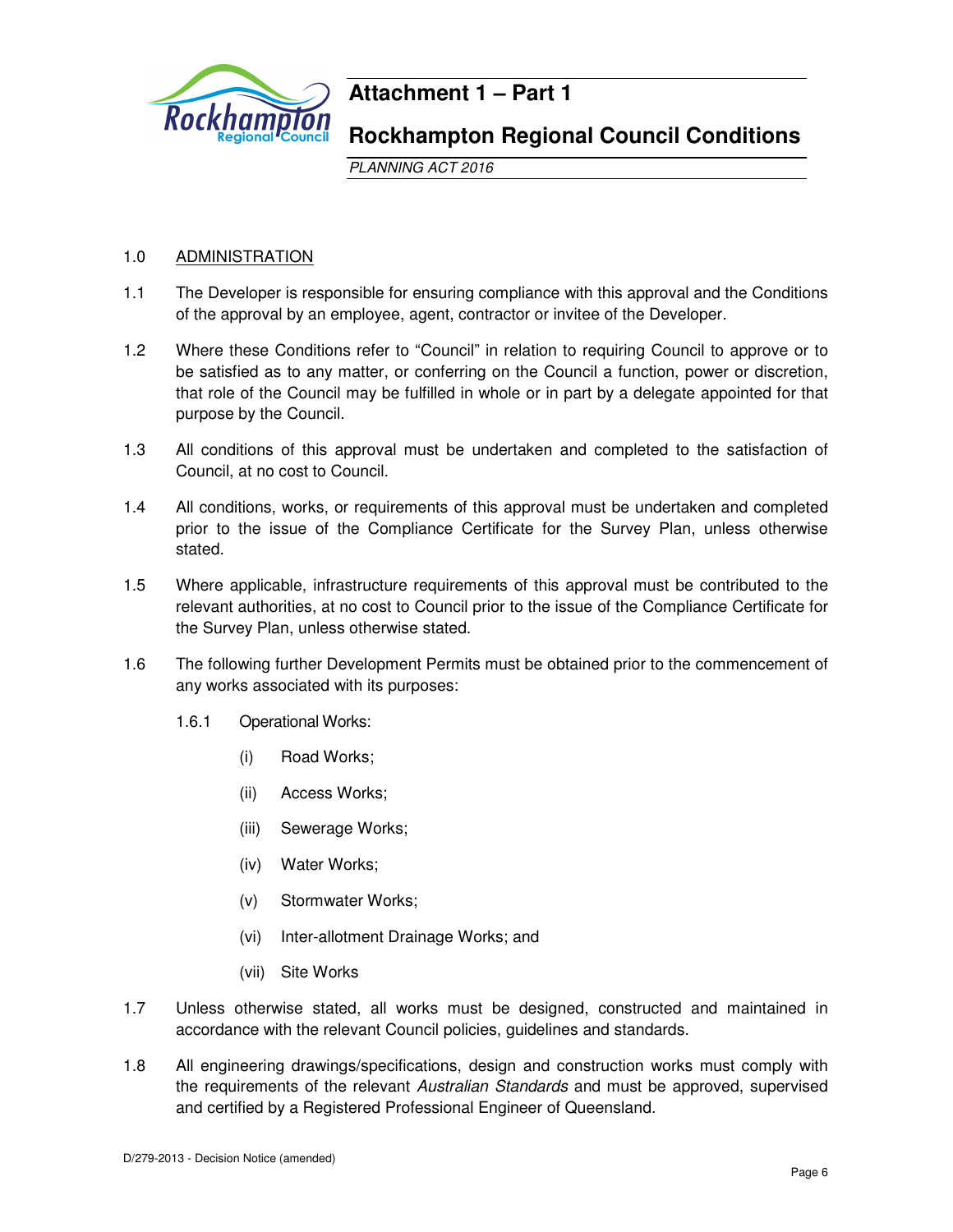# 2.0 APPROVED PLANS AND DOCUMENTS

2.1 The approved development must be completed and maintained generally in accordance with the approved plans and documents, except where amended by the conditions of this permit:

| <b>Plan/Document Name</b>                                      | <b>Plan/Document Reference</b> | Dated                |
|----------------------------------------------------------------|--------------------------------|----------------------|
| Reconfiguration of a Lot, Stages<br>3B, 9, 10A, 10B, 11A & 11B | 5782-03-ROL, Revision C        | 26 July 2017         |
| Engineering Infrastructure<br>Report                           | R12063 - Issue B               | 13 September<br>2013 |
| Stormwater Management<br>Report                                | R12063 – Issue A               | 19 June 2013         |
| <b>Flood Study</b>                                             | Job No: R1031/01-3             | 18 June 2008         |

- 2.2 Where there is any conflict between the conditions of this approval and the details shown on the approved plans and documents, the conditions of approval must prevail.
- 2.3 Where conditions require the above plans or documents to be amended, the revised document(s) must be submitted for approval by Council prior to the submission of a Development Application for Operational Works.

# 3.0 STAGED DEVELOPMENT

- 3.1 This approval is for a development to be undertaken in six (6) discrete stages, namely:
	- 3.1.1 Lots 75, 86, 87, 101, 102, and 105 (Stage 3B);
	- 3.1.2 Lots 196 to 211 and Public Use Land (Stage 9);
	- 3.1.3 Lots 212 to 218 and Lots 226 to 232 (Stage 10A);
	- 3.1.4 Lots 219 to 225 (Stage 10B);
	- 3.1.5 Lots 233 to 240, Lots 252 to 256, Lots 265 to 269 and Public Use Land (Stage 11A); and
	- 3.1.6 Lots 241 to 251, Lots 257 to 264 and Lot 270 (Stage 11B).

in accordance with the approved plan (refer to condition 2.1).

- 3.2 Unless otherwise expressly stated, the conditions must be read as being applicable to all stages.
- 3.3 Stage 3B or Stage 9 must be completed prior to start any of the other stages.
- 3.4 The Public Use Land along Yeppoon Road must be dedicated on the Survey Plan at appropriate stage(s) determined during the Operational Works stage by Council, and must be accessible at all times and must not be gated.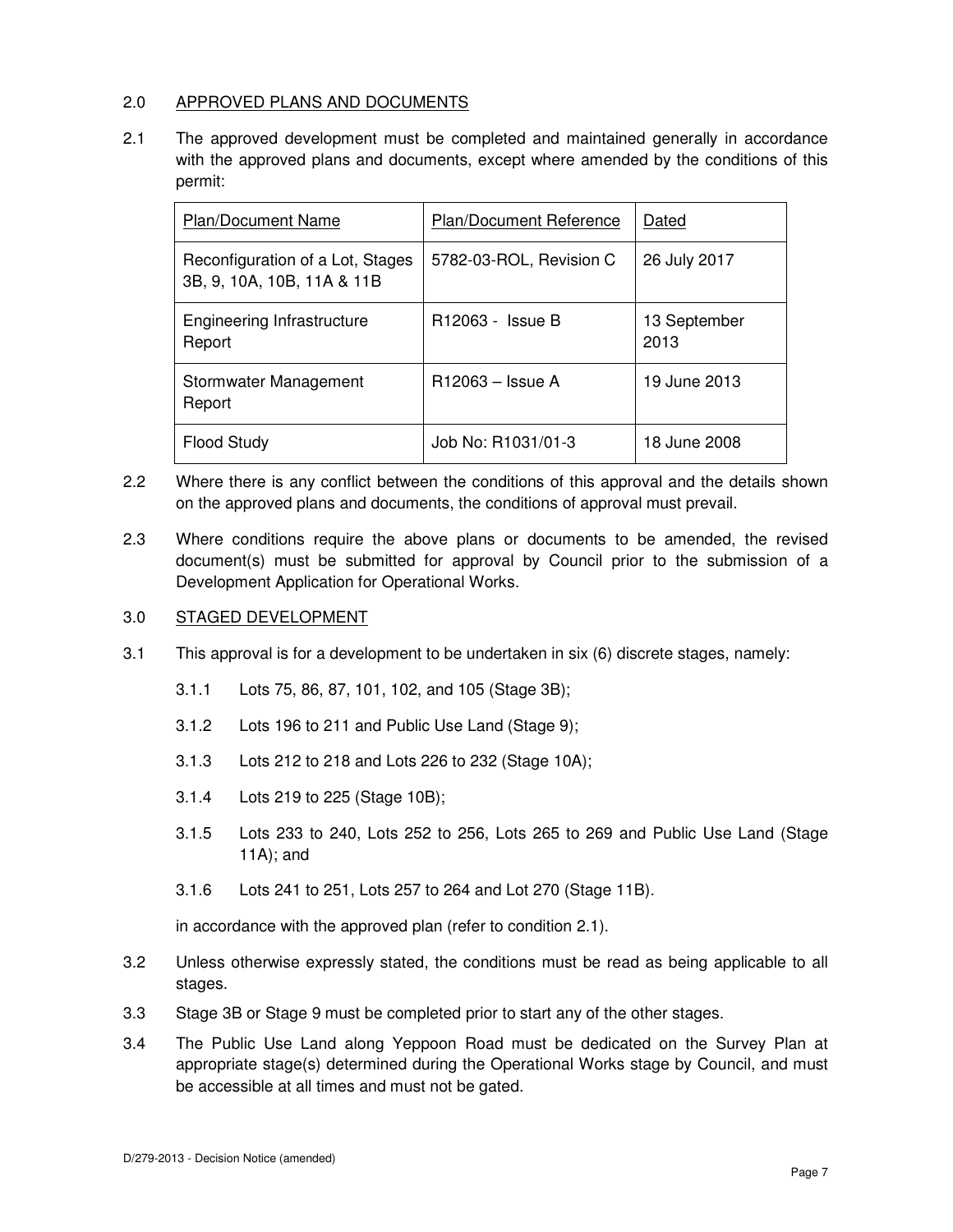- 3.5 Truncations must be applied to all corner allotments in accordance with Council requirements.
- 4.0 ROAD WORKS
- 4.1 A Development Permit for Operational Works (road works) must be obtained prior to the commencement of any road works on the site.
- 4.2 All works must be designed and constructed in accordance with the approved plans (refer to condition 2.1), Capricorn Municipal Development Guidelines, relevant Australian Standards and the provisions of a Development Permit for Operational Works (road works).
- 4.3 Any application for a Development Permit for Operational Works (road works) must demonstrate that all new roads and road reserves included in the application connect with existing constructed road(s) within and road reserve(s) at the time of making the application.
- 4.4 Any application for operational works (road works) must accompany a master road hierarchy plan in accordance with Capricorn Municipal Development Guidelines which includes the details of the proposed road classifications, and associated cross sections and demonstrate that the proposed road classifications can accommodate the intended traffic generated in a design horizon.
- 4.5 All proposed road reserves including the extensions to the existing road such as Geoff Wilson Drive, Stan Jones Street and associated new stormwater systems must be designed and constructed in accordance with Capricorn Municipal Development Guidelines.
- 4.6 The pavement widths of the relevant roads must be transitioned to the existing pavements to the satisfaction of Council and/or in accordance with Capricorn Municipal Development Guidelines.
- 4.7 All new cul-de-sac roads shown on the approved plans (refer to condition 2.1) including associated stormwater drainage systems must comply with all requirements for a road classification of "Access Place" in accordance with the requirements of the Capricorn Municipal Development Guidelines.
- 4.8 The design and construction of all temporary terminating roads must include a temporary turning area which complies with the relevant performance and technical criteria, and facilitates suitable turning movements for a Council refuse collection vehicle. The temporary sealed turning area must permit the unimpeded development of the adjacent allotments. This may require extensions to the road pavement or road reserves
- 4.9 The intersection of Norman Road and Foulkes Street must be upgraded to a suitably configured signalised standard to cater for the full development of the Crestwood Estate. The developer must construct the intersection, or as an alternative to developer construction, the developer may enter into an infrastructure agreement with Council on terms acceptable to Council, whereby Council will undertake the required construction and the developer will reimburse Council an agreed proportion of the costs of the same. If an infrastructure agreement is entered, the developer must also reimburse Council its legal costs associated with drafting and negotiating the agreement. The intersection must be constructed in accordance with the following:
	- 4.9.1 The signalised intersection must comply with the 'Road Planning and Design Manual', and the 'Guide to Traffic Engineering Practice' series of Austroads publications. The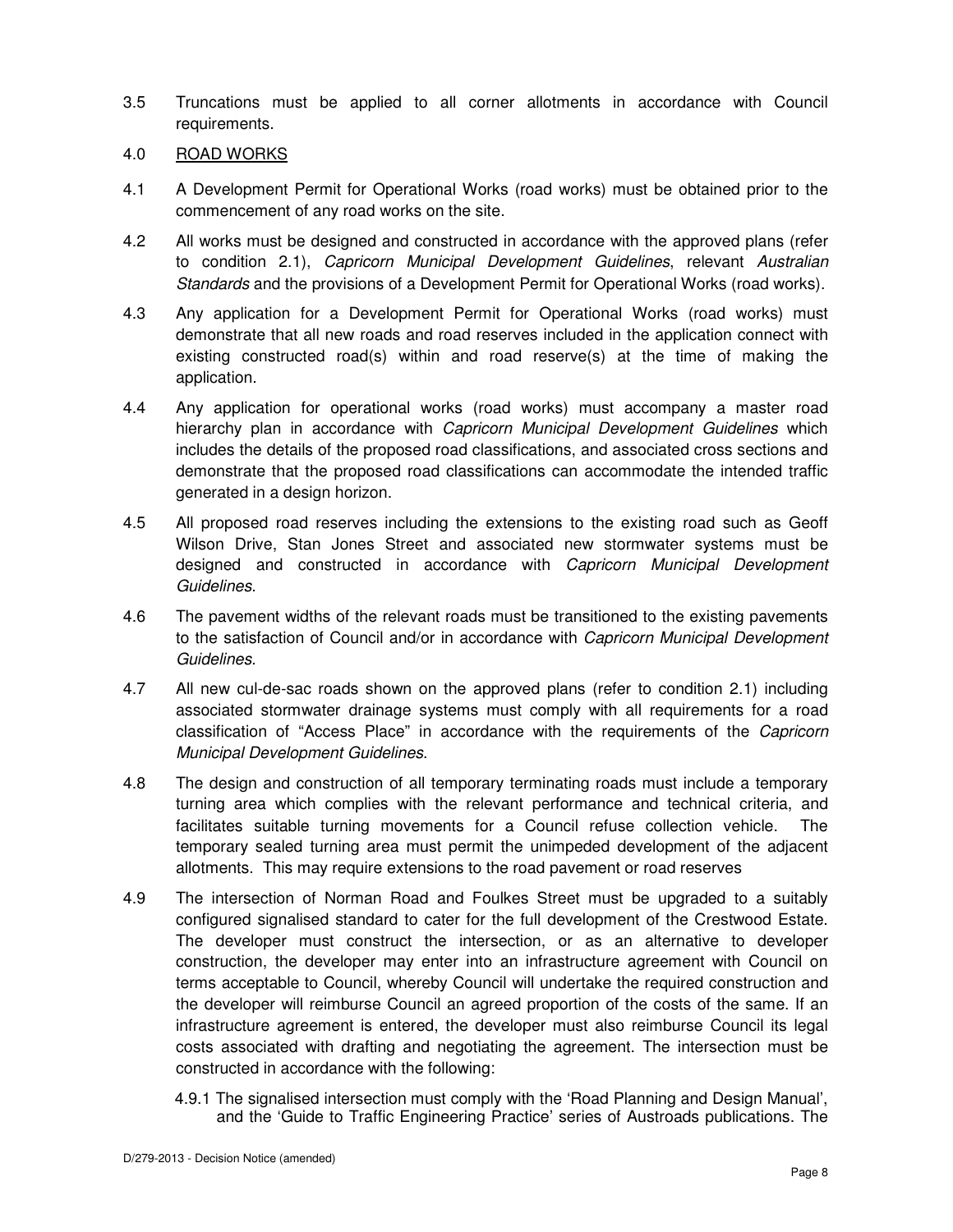'Road Planning and Design Manual' must take precedence if there is any inconsistency between the two publications.

- 4.9.2 The configuration of the signalised intersection must provide for all traffic movements at the ten year post-completion of development design horizon such that a minimum overall level of service of 'C' is provided for the intersection.
- 4.9.3 The geometric design of all through-road elements on Norman Road must be based on a minimum design speed of sixty (60) kilometres per hour.
- 4.9.4 Category V3 road lighting must be provided in accordance with Australian and New Zealand Standard AS/NZS1158, and extended as necessary to comply with all other specified requirements in the Australian Standard AS1158 suite of standards.
- 4.9.5 Road signage and pavement markings must be installed in accordance with the Manual of Uniform Traffic Control Devices.
- 4.10 All pathways and access ramps must be designed and constructed in accordance with Capricorn Municipal Development Guidelines. All pathways located within a road reserve or public use land must be provided with public space lighting in accordance with Australian Standard AS1158 "Lighting for Roads and Public Spaces".
- 4.11 All pathways must incorporate kerb ramps at all road crossing points, where applicable.
- 4.12 Traffic signs and pavement markings must be provided in accordance with the Manual of Uniform Traffic Control Devices – Queensland. Where necessary, existing traffic signs and pavement markings must be modified in accordance with the Manual of Uniform Traffic Control Devices – Queensland.
- 4.13 Any application for a Development Permit for Operational Works (road works) must include details of the Council approved road names for all new roads.

#### 5.0 ACCESS WORKS

- 5.1 A Development Permit for Operational Works (access works) must be obtained prior to the commencement of any access works on the site.
- 5.2 All access works must be designed and constructed in accordance with the approved plans (refer to condition 2.1), Capricorn Municipal Development Guidelines, and the provisions of a Development Permit for Operational Works (access works).
- 5.3 Details of property accesses (as necessary) demonstrating compliance with the maximum allowable gradient must be provided with any application for a Development Permit for Operational Works (Access works).
- 5.4 As part of proposed stage 9, access driveway(s) must be designed and constructed for the proposed Lots 201 to 206 prior to the issue of the Compliance Certificate for the Survey Plan.

# 6.0 SEWERAGE WORKS

- 6.1 A Development Permit for Operational Works (sewerage works) must be obtained prior to the commencement of any sewerage works on the site.
- 6.2 All works must be designed and constructed in accordance with the approved plans (refer to condition 2.1), Capricorn Municipal Development Guidelines, Water Supply (Safety and Reliability) Act, Plumbing and Drainage Act and the provisions of a Development Permit for Operational Works (sewerage works).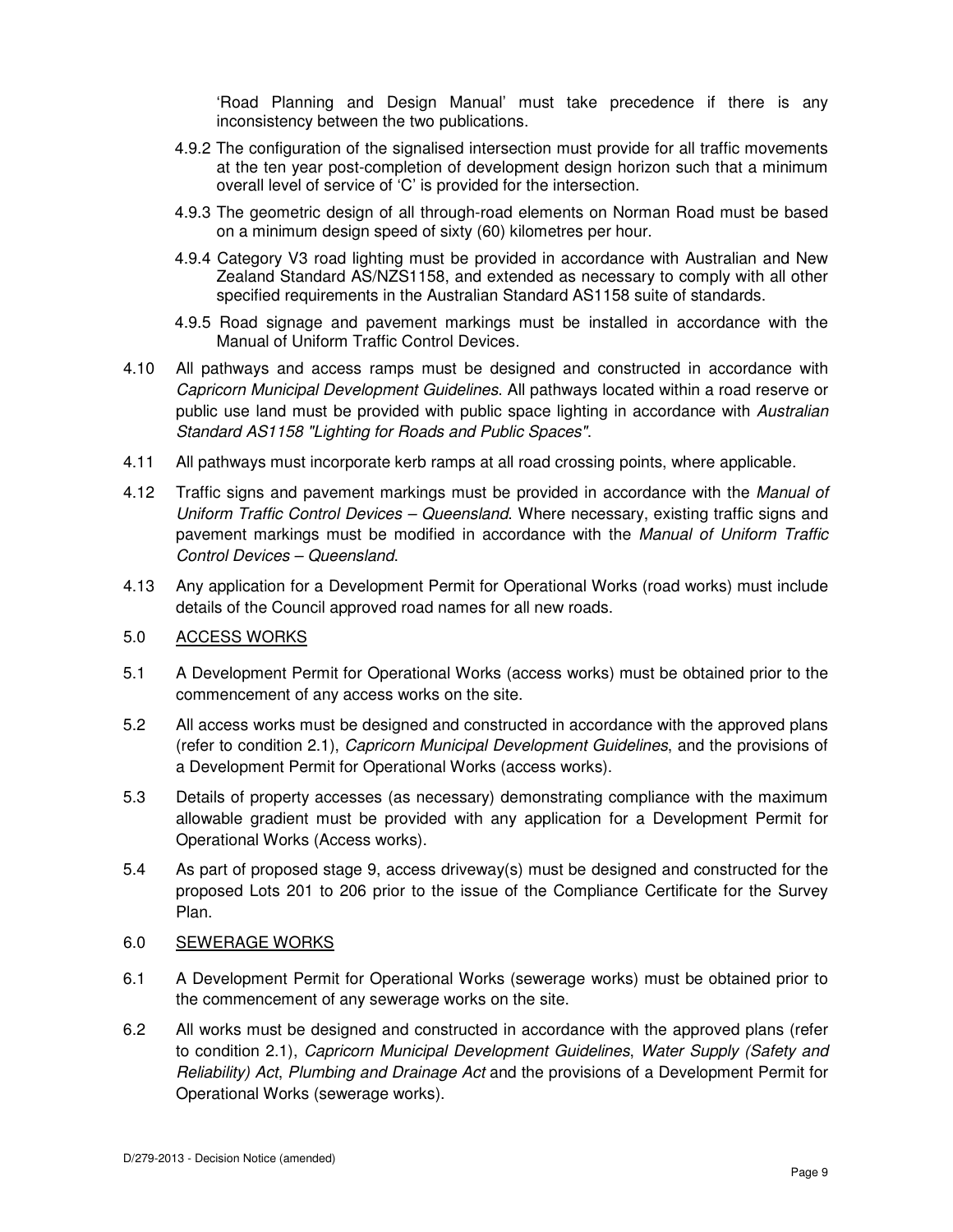- 6.3 All lots within the development must be connected to Council's reticulated sewerage network.
- 6.4 Sewerage infrastructure must be provided to the development boundary for connectivity.
- 6.5 Easements must be provided over all sewerage infrastructure located within private property. The easement location(s) and width(s) must be in accordance with the requirements of the Capricorn Municipal Development Guidelines.
- 6.6 All sanitary drainage works must be in accordance with regulated work under the Plumbing and Drainage Act.

# 7.0 WATER WORKS

- 7.1 A Development Permit for Operational Works (water works) must be obtained prior to the commencement of any water works on the site.
- 7.2 All works must be designed and constructed in accordance with the approved plans (refer to condition 2.1), Capricorn Municipal Development Guidelines, Water Supply (Safety and Reliability) Act, Plumbing and Drainage Act and the provisions of a Development Permit for Operational Works (water works).
- 7.3 All lots within the development must be connected to Council's reticulated water network.
- 7.4 Water infrastructure must be provided to the development boundaries for connectivity.
- 7.5 All water main sizes, alignments and layout must be in accordance with the Water Supply Network Analysis Report findings and recommendations and must be finalised at the Operational Works (Water Works) Application Stage.
- 7.6 All internal plumbing works must be in accordance with regulated work under the Plumbing and Drainage Act.

#### 8.0 STORMWATER WORKS

- 8.1 A Development Permit for Operational Works (stormwater works) must be obtained prior to the commencement of any stormwater works on the site.
- 8.2 All stormwater drainage works must be designed and constructed in accordance with the approved plans (refer to condition 2.1), Queensland Urban Drainage Manual, Capricorn Municipal Development Guidelines, State Planning Policy 4/10 – Healthy Waters Guidelines, sound engineering practice and the provisions of a Development Permit for Operational Works (stormwater works).
- 8.3 All stormwater must drain to a demonstrated lawful point of discharge and must not adversely affect adjoining land or infrastructure by way of blocking, altering or diverting existing stormwater runoff patterns or have the potential to cause damage to other infrastructure.
- 8.5 Any application for Operational works (Stormwater works) must identify all areas of the proposed development, and all other land (which may include land not under the control of the developer), which needs to be dedicated to, or encumbered in favour of Council or another statutory authority, in order to provide a lawful point of discharge for the proposed development. The areas identified must satisfy the requirements of the Queensland Urban Drainage Manual.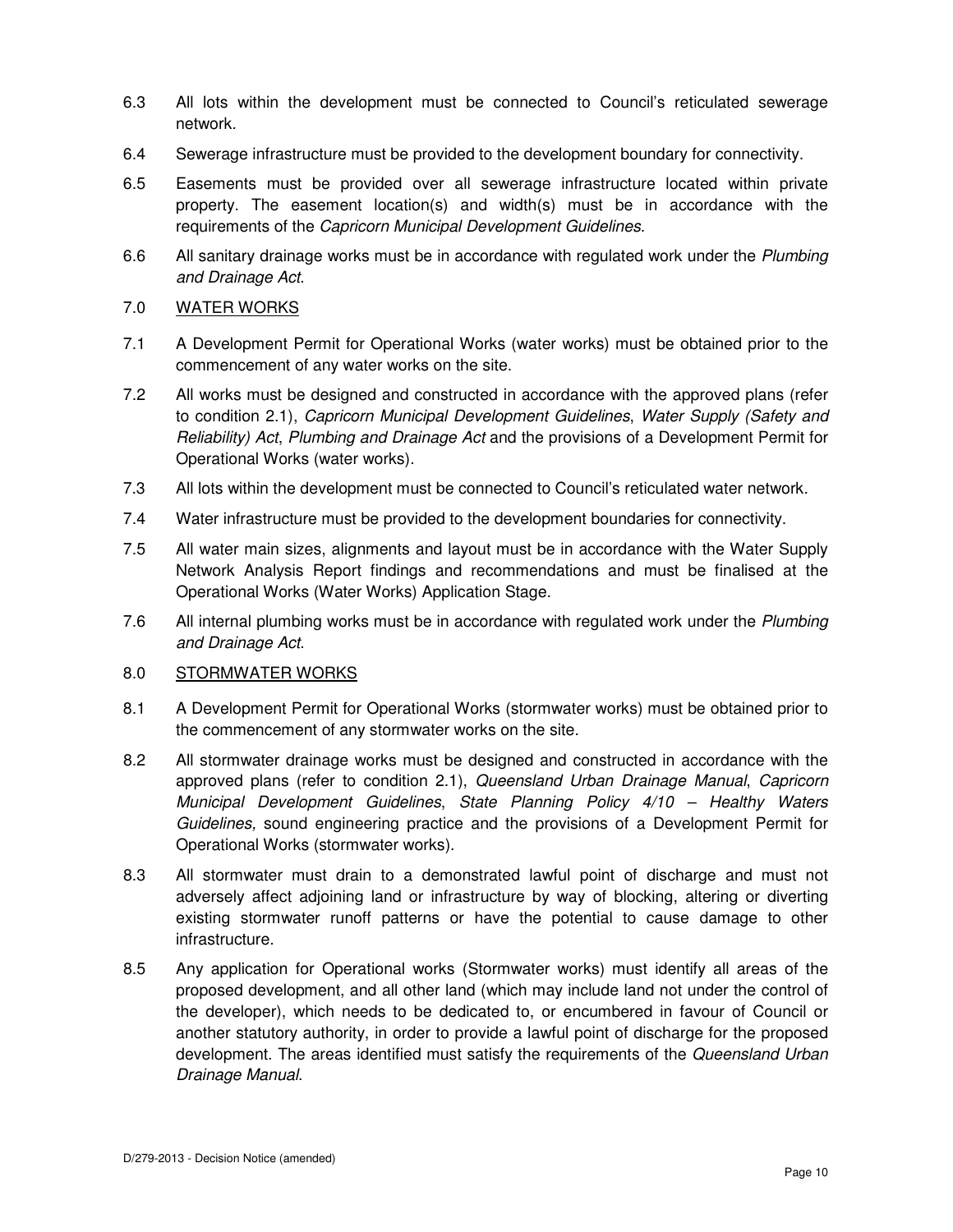- 8.6 Any application for Operational works (Stormwater works) must include an assessment of the major and minor rainfall event peak discharges for the all relevant development scenario(s).
- 8.7 All major stormwater drainage channels, major overland flow paths including cross drainage structures must be designed and constructed to cater fully developed and undetained flows from the associated internal and external catchments in accordance with the approved Flood Study and in line with Queensland Urban Drainage Manual.
- 8.8 Drainage easement(s) must be dedicated in favour of Council to provide drainage corridors suitable for the conveyance of design stormwater flows (fully developed and un-detained flows) through the subject land during a 100 year Average Recurrence Interval (ARI) rainfall event.
- 8.8 The above drainage easement(s) must be detailed and suitably dimensioned on a layout plan. Any application for Operational works (Stormwater works) must include drainage calculations along with inundation layouts to demonstrate the sizing of these easements is adequate.
- 8.9 All land proposed and dedicated as major overland flow paths (Q100) must be able to contain all earthworks and batters and include a freeboard to the adjacent lots and access and maintenance provisions consistent with the Queensland Urban Drainage Manual.
- 8.10 All proposed culverts/cross drainage structures must be designed and constructed considering twenty (20) percent blockage factor, and maximum flow depth over the cross drainage structure must be limited to 200 millimetres (maximum) demonstrating allowable velocity, depth product(s).
- 8.11 Any application for Operational works (Stormwater works) must include a detailed layout showing the hydraulic grade line along the full length of the subject main channel up to the lawful point of discharge including the variations at the proposed cross drainage structure, peak water surface level, and available freeboard to the adjacent allotments.
- 8.12 Each allotment must be designed so as to be flood free and self draining.
- 8.13 Any application for Operational works (Stormwater works) must include detailed engineering plans with details of any new drainage systems, or the amendment and upgrading of exiting drainage systems to implement the proposed drainage strategy.
- 8.14 Detailed design of proposed bio-retention/detention basins and swale drains must include all required safety measures and facilities in accordance with Queensland Urban Drainage Manual.
- 8.15 A management and maintenance plan for the proposed bio-retention system/detention basins must be submitted as part of any application for a Development Permit for Operational Works (stormwater works).
- 8.16 It is noted that the approved Flood Study for the Crestwood Estate identifies a Bio Retention Basin over proposed Lot 225. Any application for Operational Works (Stormwater works) must include details of how the proposed alternate water quality devices meet the requirements of State Planning Policy 2016 - Water Quality.

# 9.0 INTER-ALLOTMENT DRAINAGE

9.1 A Development Permit for Operational Works (inter-allotment drainage works) must be obtained prior to the commencement of any drainage works on the site.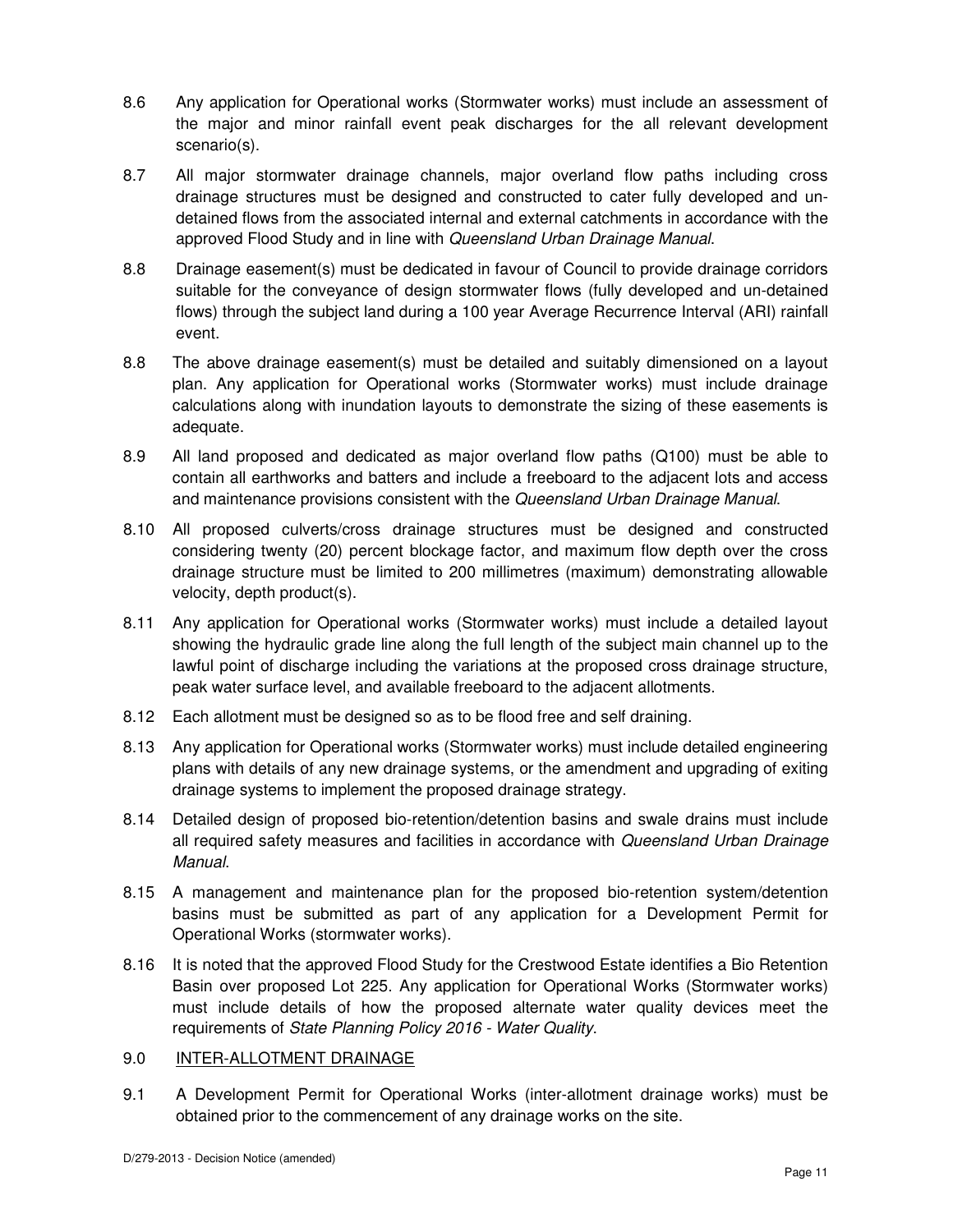- 9.2 Inter-allotment drainage, must be designed and constructed in accordance with the Queensland Urban Drainage Manual and must be provided to any lot where it cannot be satisfactorily demonstrated that roof water drainage associated with building construction on that lot, could reasonably be directed to the frontage kerb and channel or alternative lawful point of discharge. The swale drainage systems for inter-allotment drainage are not approved.
- 9.3 Inter-allotment drainage systems and overland flow paths must be designed and constructed in accordance with the Queensland Urban Drainage Manual.
- 9.4 Inter-allotment drainage systems and overland flow paths must be wholly contained within a Council easement, with a minimum width of three (3) metres.
- 10.0 SITE WORKS
- 10.1 A Development Permit for Operational Works (site works) must be obtained prior to the commencement of any site works.
- 10.2 Any application for a Development Permit for Operational Works (site works) must be accompanied by an earthworks' plan which clearly identifies the following:
	- 10.2.1 the location of cut and/or fill;
	- 10.2.2 the type of fill to be used and the manner in which it is to be compacted;
	- 10.2.3 the quantum of fill to be deposited or removed and finished cut and/or fill levels;
	- 10.2.4 details of any proposed access routes to the site which are intended to be used to transport fill to or from the site; and
	- 10.2.5 the maintenance of access roads to and from the site so that they are free of all cut and/or fill material and cleaned as necessary.
- 10.3 All earthworks must be undertaken in accordance with Australian Standard AS3798 "Guidelines on Earthworks for Commercial and Residential Developments".
- 10.4 Site works must be constructed such that they do not, at any time, in any way restrict, impair or change the natural flow of runoff water, or cause a nuisance or worsening to adjoining properties or infrastructure.
- 10.5 The structural design of all retaining walls above one (1) metre in height must be separately and specifically certified by a Registered Professional Engineer of Queensland as part of the Operational Works submission. A Registered Professional Engineer of Queensland must on completion certify that all works are compliant with the approved design.
- 10.6 A detailed inspection and as constructed record must be provided to Council by the consultant Registered Professional Engineer of Queensland prior to acceptance of the works. The consultant must include in the certification confirmation that the wall's foundation ground conditions nominated in the design were inspected and achieved during construction.
- 10.7 The detailed inspection and As Constructed record must demonstrate to Council that the wall construction work was closely monitored throughout construction by the Registered Professional Engineer of Queensland including the achieved foundation ground conditions.
- 10.8 The approved design and/or the construction of the retaining walls must not be modified or altered without Council's prior written approval.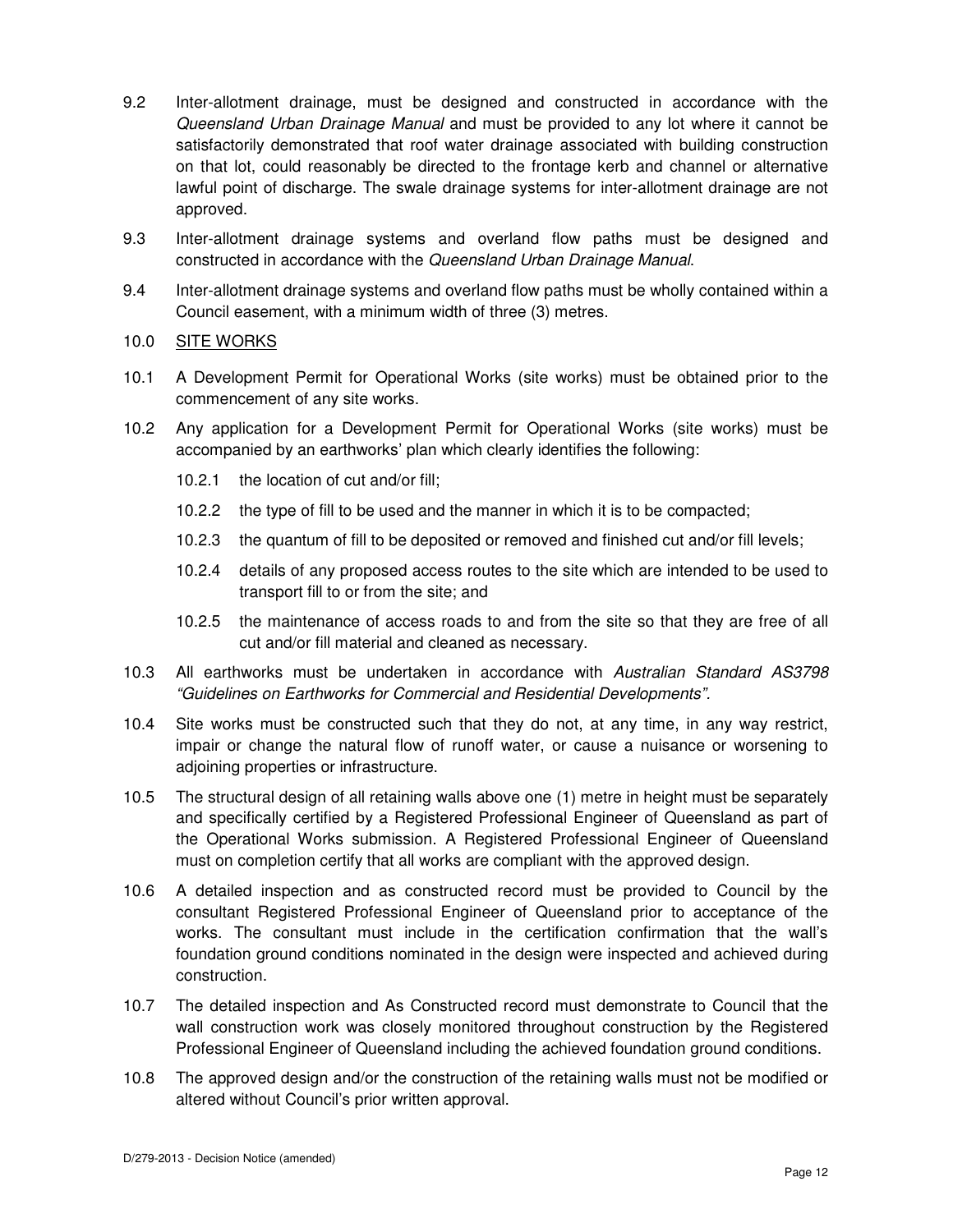# 11.0 ELECTRICITY AND TELECOMMUNICATIONS

- 11.1 Underground electricity and telecommunication connections must be provided to the proposed development to the requirements of the relevant authority.
- 11.2 Evidence must be provided of a certificate of supply with the relevant service providers to provide each lot with live electricity and telecommunication connections, in accordance with the requirements of the relevant authorities prior to the issue of the Compliance Certificate for the Survey Plan.

#### 12.0 ASSET MANAGEMENT

- 12.1 Any alteration necessary to electricity, telephone, water mains, sewerage mains, and/or public utility installations resulting from the development or in connection with the development, must be at full cost to the Developer.
- 12.2 Any damage to existing kerb and channel, pathway or roadway (including removal of concrete slurry from public land, pathway, roads, kerb and channel and stormwater gullies and drainage lines) which may occur during any works carried out in association with the approved development must be repaired. This must include the reinstatement of the existing traffic signs and pavement markings which may have been removed.
- 12.3 'As constructed' information pertaining to assets to be handed over to Council and those which may have an impact on Council's existing and future assets must be provided prior to the issue of the Compliance Certificate for the Survey Plan. This information must be provided in accordance with the Manual for Submission of Digital As Constructed Information.

#### 13.0 ENVIRONMENTAL

- 13.1 Any application for a Development Permit for Operational Works must be accompanied by a detailed Environmental Management Plan, which addresses, but is not limited to, the following matters:
	- (i) water quality and drainage;
	- (ii) erosion and silt/sedimentation management;
	- (iii) acid sulphate soils;
	- (iv) fauna management;
	- (v) vegetation management and clearing;
	- (vi) top soil management;
	- (vii) interim drainage plan during construction;
	- (viii) construction programme;
	- (ix) geotechnical issues;
	- (x) weed control;
	- (xi) bushfire management;
	- (xii) emergency vehicle access;
	- (xiii) noise and dust suppression; and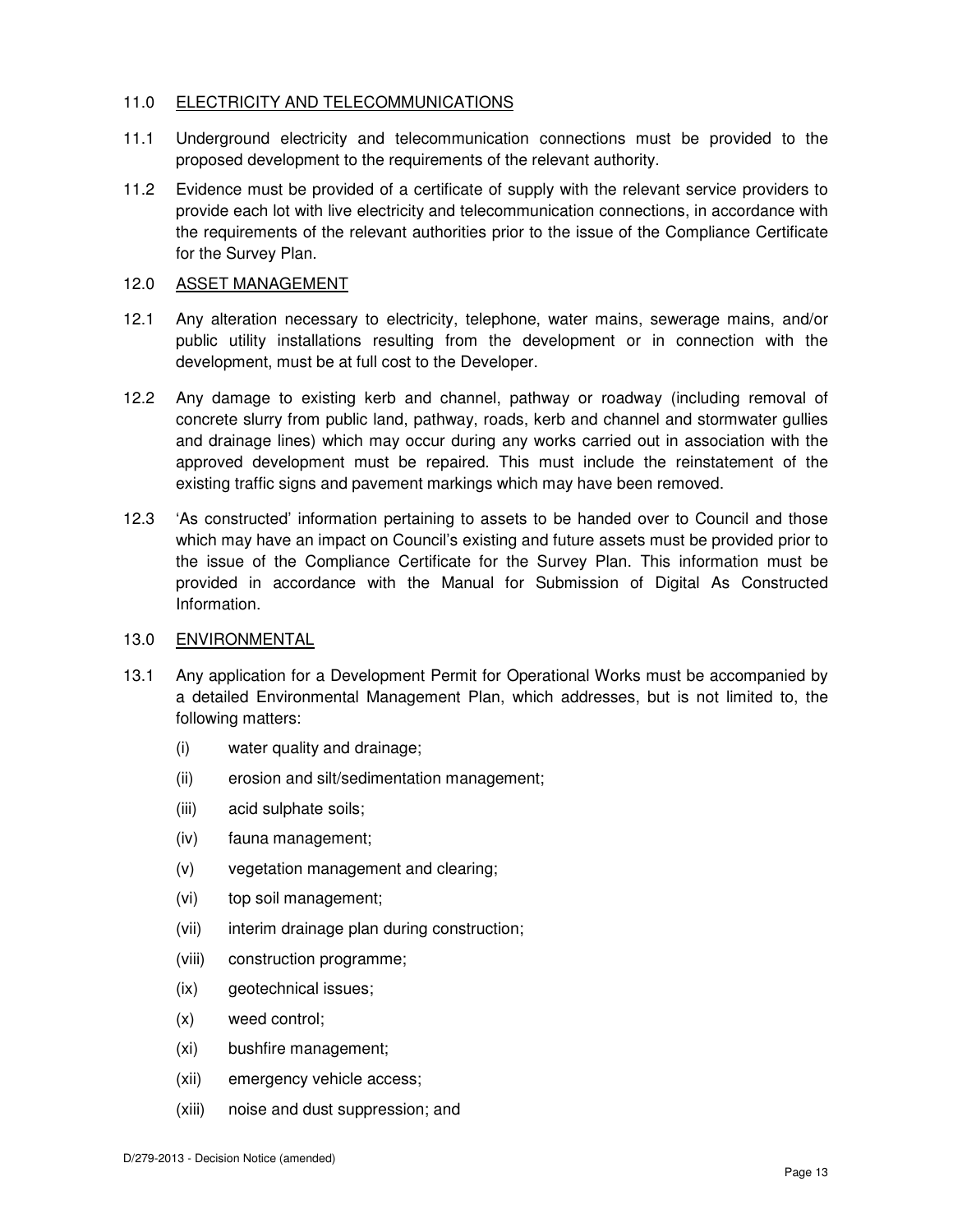- (xiv) waste management.
- 13.2 Any application for a Development Permit for Operational Works must be accompanied by an Erosion and Sediment Control Plan which addresses, but is not limited to, the following:
	- (i) objectives;
	- (ii) site location / topography;
	- (iii) vegetation;
	- (iv) site drainage;
	- (v) soils;
	- (vi) erosion susceptibility;
	- (vii) erosion risk;
	- (viii) concept;
	- (ix) design; and
	- (x) implementation, for the construction and post construction phases of work.
- 13.3 The Environmental Management Plan approved as part of a Development Permit for Operational Works must be part of the contract documentation for the development works.
- 13.4 The Erosion Control and Stormwater Control Management Plan must be implemented and maintained on-site for the duration of the works, and until all exposed soil areas are permanently stabilised (for example, turfed, hydromulched, concreted, and landscaped). The prepared Erosion Control and Stormwater Control Management Plan must be available on-site for inspection by Council Officers during those works.

# 14.0 OPERATING PROCEDURES

14.1 All construction materials, waste, waste skips, machinery and contractors' vehicles must be located and stored or parked within the site. No storage of materials, parking of construction machinery or contractors' vehicles will be permitted in Yeppoon Road, Norman Road, Foulkes Street, Geoff Wilson Drive or Bruce Hiskins Court.

# 15.0 BUILDING WORKS

15.1 A minimum 1.8 metre high screen fence must be erected along the Norman Road frontage of the development site.

# ADVISORY NOTES

# NOTE 1. Aboriginal Cultural Heritage

It is advised that under Section 23 of the Aboriginal Cultural Heritage Act 2003, a person who carries out an activity must take all reasonable and practicable measures to ensure the activity does not harm Aboriginal Cultural Heritage (the "cultural heritage duty of care"). Maximum penalties for breaching the duty of care are listed in the Aboriginal Cultural Heritage legislation. The information on Aboriginal Cultural Heritage is available on the Department of Aboriginal and Torres Strait Islander and Multicultural Affairs website www.datsima.qld.gov.au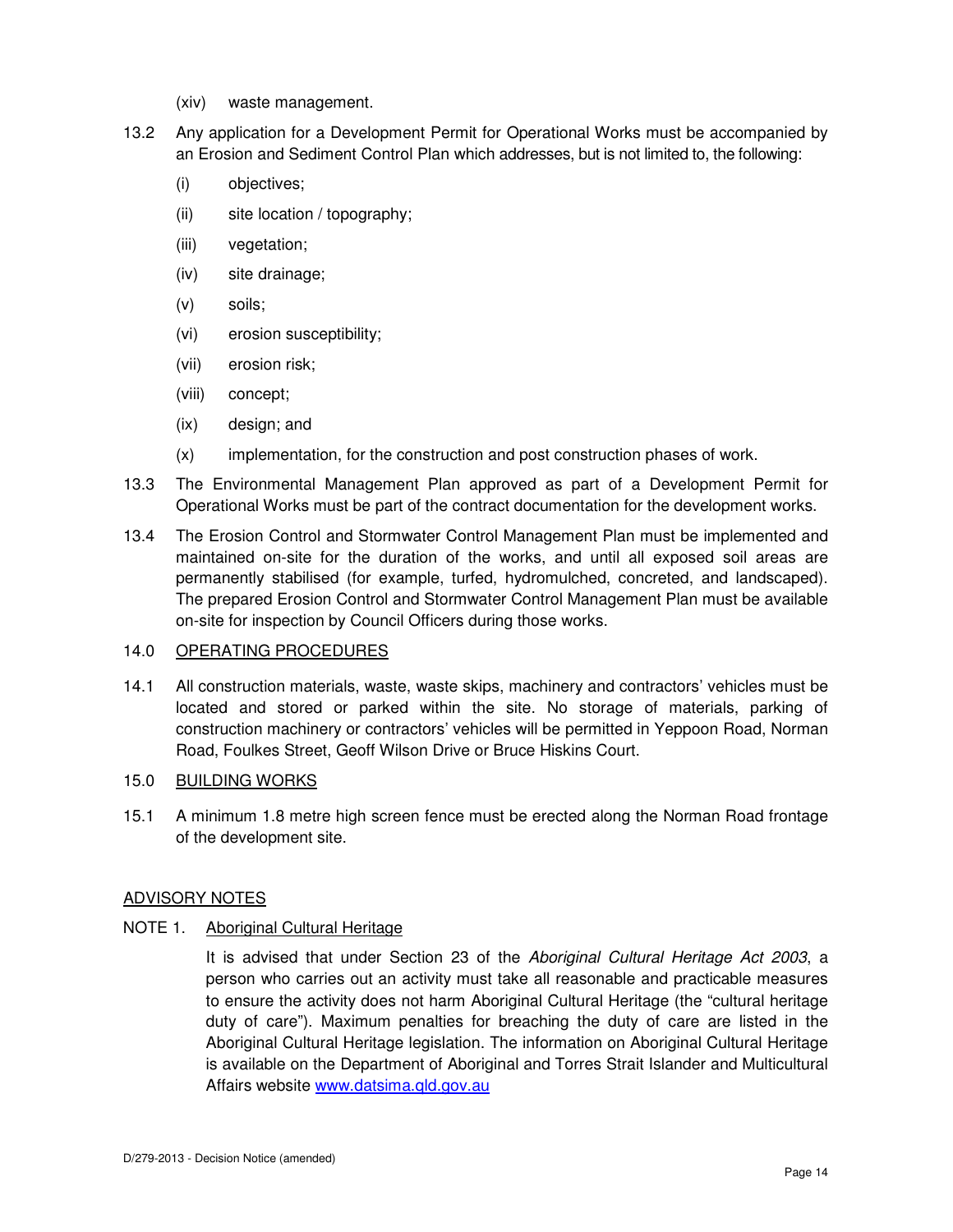## NOTE 2. General Environmental Duty

General environmental duty under the Environmental Protection Act prohibits unlawful environmental nuisance caused by noise, aerosols, particles, dust, ash, fumes, light, odour or smoke beyond the boundaries of the property during all stages of the development including earthworks, construction and operation.

### NOTE 3. General Safety Of Public During Construction

The Work Health and Safety Act and Manual of Uniform Traffic Control Devices must be complied with in carrying out any construction works, and to ensure safe traffic control and safe public access in respect of works being constructed on a road.

#### NOTE 4. Adopted Infrastructure Charges Notice

This application is subject to infrastructure contributions in accordance with Council policies. The contributions are presented on an Adopted Infrastructure Charges Notice.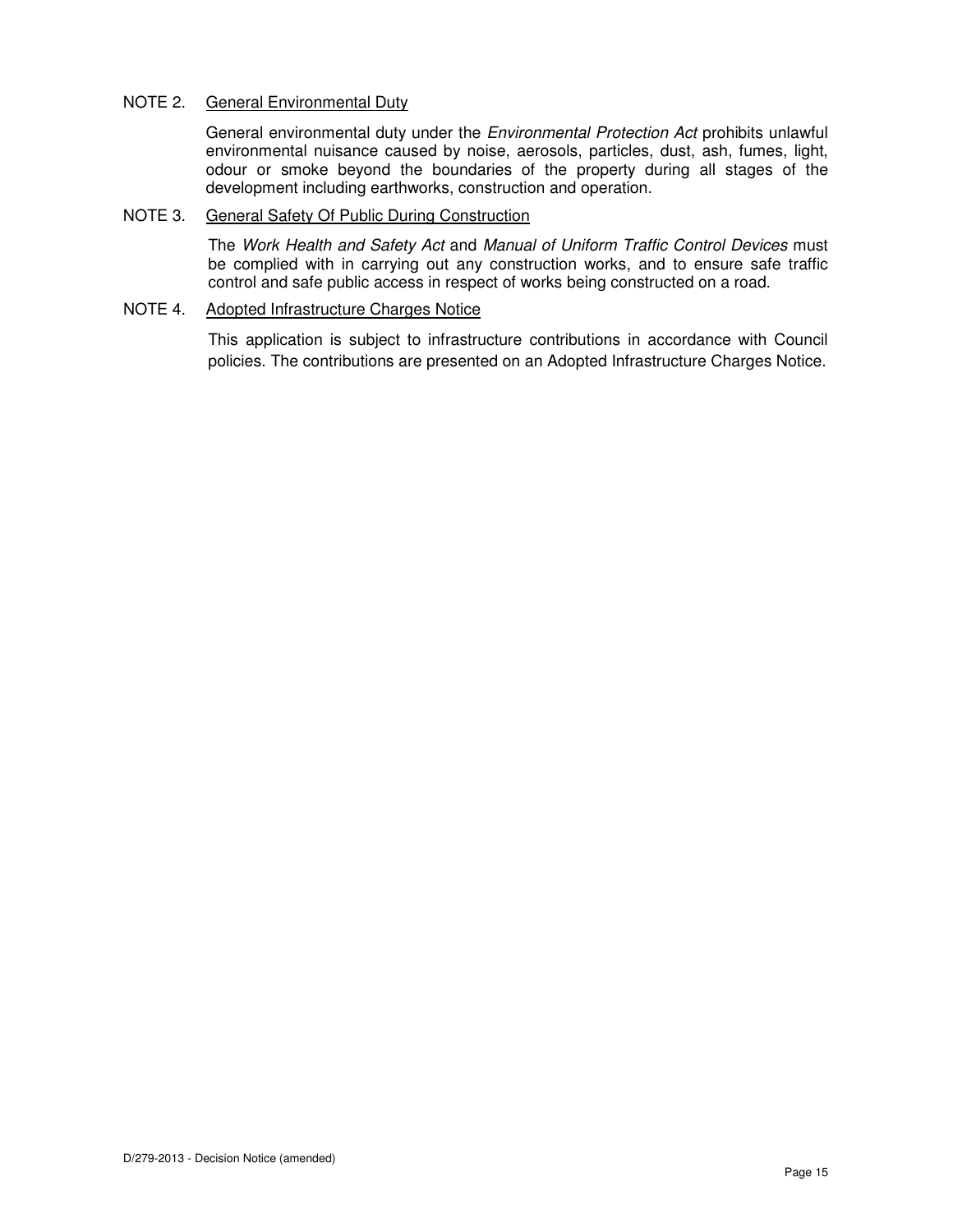

# **Attachment 1 – Part 2 Referral Agency Conditions – Department of Infrastructure, Local Government and Planning**

PLANNING ACT 2016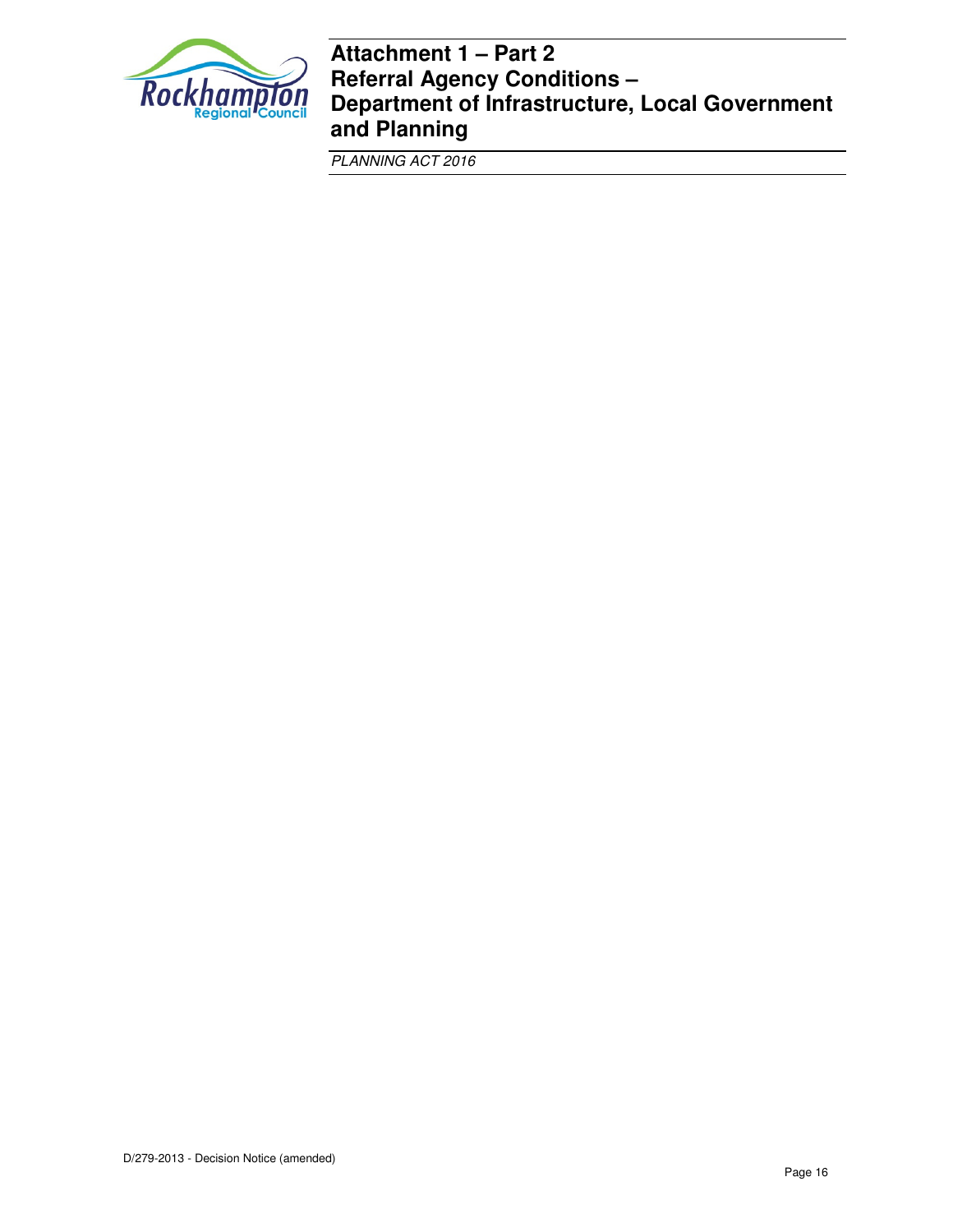

# **Attachment 2 - Appeal Rights**

PLANNING ACT 2016

The following is an extract from the Planning Act 2016 (Chapter 6)

#### **Appeal rights**

#### **229 Appeals to tribunal or P&E Court**

- (1) Schedule 1 states—
	- (a) matters that may be appealed to— (i) either a tribunal or the P&E Court; or (ii) only a tribunal; or (iii) only the P&E Court; and
	- (b) the person—
	- (i) who may appeal a matter (the **appellant**); and (ii) who is a respondent in an appeal of the matter; and (iii) who is a co-respondent in an appeal of the matter; and
	- (iv) who may elect to be a co-respondent in an appeal of the matter.
- (2) An appellant may start an appeal within the appeal period.
- (3) The **appeal period** is—
	- (a) for an appeal by a building advisory agency—10 business days after a decision notice for the decision is given to the agency or
	- (b) for an appeal against a deemed refusal—at any time after the deemed refusal happens; or
	- (c) for an appeal against a decision of the Minister, under chapter 7, part 4, to register premises or to renew the registration of premises—20 business days after a notice is published under section 269(3)(a) or (4); or
	- (d) for an appeal against an infrastructure charges notice— 20 business days after the infrastructure charges notice is given to the person; or
	- (e) for an appeal about a deemed approval of a development application for which a decision notice has not been given—30 business days after the applicant gives the deemed approval notice to the assessment manager; or
	- (f) for any other appeal—20 business days after a notice of the decision for the matter, including an enforcement notice, is given to the person.
	- Note—

See the P&E Court Act for the court's power to extend the appeal period.

- (4) Each respondent and co-respondent for an appeal may be heard in the appeal.
- (5) If an appeal is only about a referral agency's response, the assessment manager may apply to the tribunal or P&E Court to withdraw from the appeal.
- (6) To remove any doubt, it is declared that an appeal against an infrastructure charges notice must not be about—
	- (a) the adopted charge itself; or
	- (b) for a decision about an offset or refund—
		- (i) the establishment cost of trunk infrastructure identified in a LGIP; or
	- (ii) the cost of infrastructure decided using the method included in the local government's charges resolution.

#### **230 Notice of appeal**

- (1) An appellant starts an appeal by lodging, with the registrar of the tribunal or P&E Court, a notice of appeal that— (a) is in the approved form; and
	- (b) succinctly states the grounds of the appeal.
- (2) The notice of appeal must be accompanied by the required fee.
- (3) The appellant or, for an appeal to a tribunal, the registrar must, within the service period, give a copy of the notice of appeal to-

(a) the respondent for the appeal; and

- (b) each co-respondent for the appeal; and
- (c) for an appeal about a development application under schedule 1, table 1, item 1—each principal submitter for the development application; and
- (d) for an appeal about a change application under schedule 1, table 1, item 2—each principal submitter for the change application; and
- (e) each person who may elect to become a co-respondent for the appeal, other than an eligible submitter who is not a principal submitter in an appeal under paragraph  $(c)$  or  $(d)$ ; and
- (f) for an appeal to the P&E Court—the chief executive; and
- (g) for an appeal to a tribunal under another Act—any other person who the registrar considers appropriate.
- (4) The **service period** is—
	- (a) if a submitter or advice agency started the appeal in the P&E Court—2 business days after the appeal is started; or
	- (b) otherwise—10 business days after the appeal is started.
- (5) A notice of appeal given to a person who may elect to be a co-respondent must state the effect of subsection
- (6) A person elects to be a co-respondent by filing a notice of election, in the approved form, within 10 business days after the notice of appeal is given to the person*.*

#### **231 Other appeals**

- (1) Subject to this chapter, schedule 1 and the P&E Court Act, unless the Supreme Court decides a decision or other matter under this Act is affected by jurisdictional error, the decision or matter is non-appealable.
- (2) The Judicial Review Act 1991, part 5 applies to the decision or matter to the extent it is affected by jurisdictional error.
- (3) A person who, but for subsection (1) could have made an application under the Judicial Review Act 1991 in relation to the decision or matter, may apply under part 4 of that Act for a statement of reasons in relation to the decision or matter.
- (4) In this section— **decision** includes—
	- (a) conduct engaged in for the purpose of making a decision; and
	- (b) other conduct that relates to the making of a decision; and
	- (c) the making of a decision or the failure to make a decision; and
	- (d) a purported decision; and
	- (e) a deemed refusal.

**non-appealable**, for a decision or matter, means the decision or matter—

- (a) is final and conclusive; and
- (b) may not be challenged, appealed against, reviewed, quashed, set aside or called into question in any other way under the Judicial Review Act 1991 or otherwise, whether by the Supreme Court, another court, a tribunal or another entity; and
- (c) is not subject to any declaratory, injunctive or other order of the Supreme Court, another court, a tribunal or another entity on any ground.

#### **232 Rules of the P&E Court**

- (1) A person who is appealing to the P&E Court must comply with the rules of the court that apply to the appeal.
- (2) However, the P&E Court may hear and decide an appeal even if the person has not complied with rules of the P&E Court.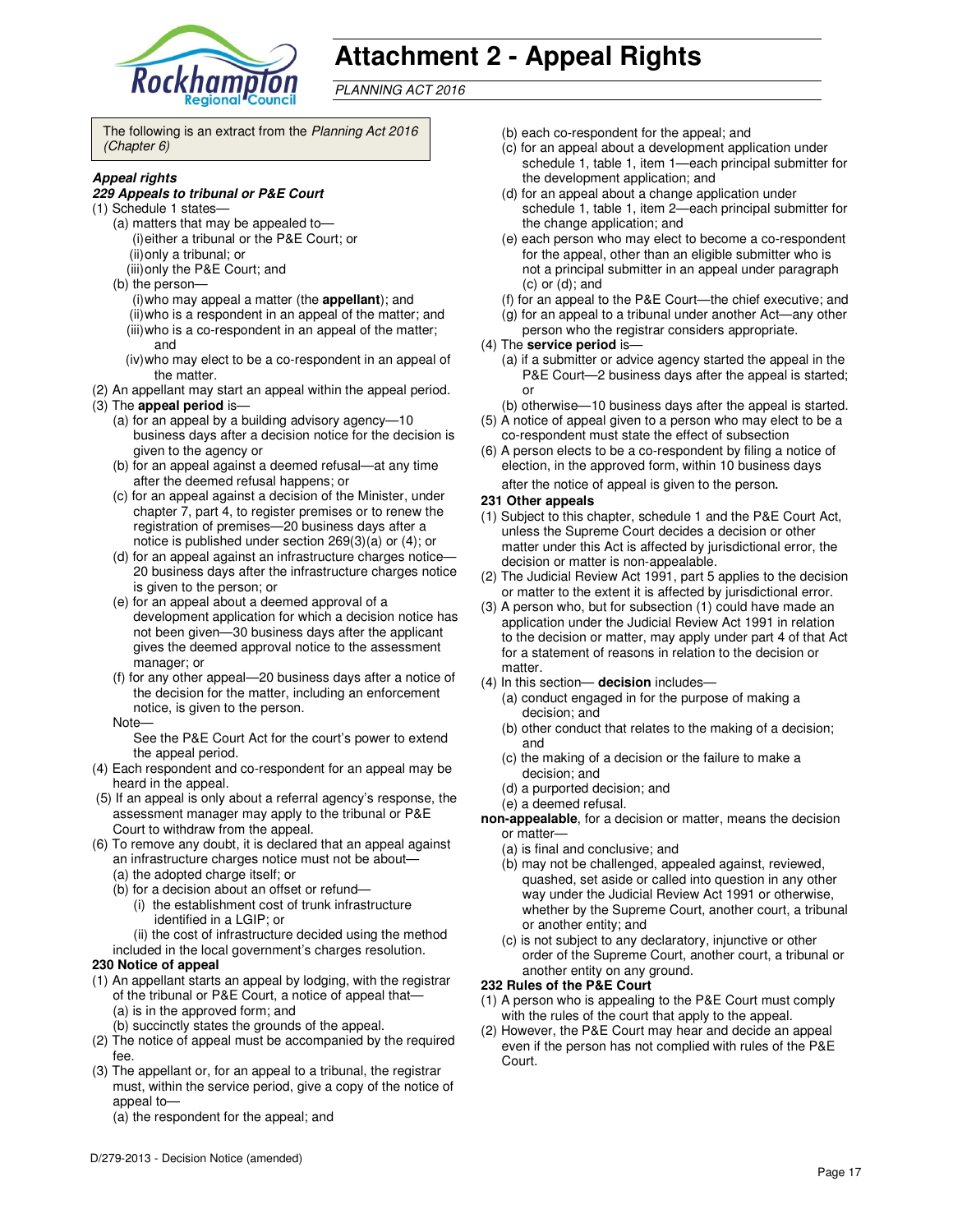

# **Appeal Rights**

PLANNING ACT 2016

# **Schedule 1**

#### **Appeals section 229 1 Appeal rights and parties to appeals**

- (1) Table 1 states the matters that may be appealed to—(a) the P&E court; or (b) a tribunal.
- (2) However, table 1 applies to a tribunal only if the matter involves—
	- (a) the refusal, or deemed refusal of a development application, for—
	- (i) a material change of use for a classified building; or
	- (ii) operational work associated with building work, a retaining wall, or a tennis court; or (b) a provision of a development approval for—
	- (i) a material change of use for a classified building; or
- (ii) operational work associated with building work, a retaining wall, or a tennis court; or
	- (c) if a development permit was applied for—the decision to give a preliminary approval for—
		- (i) a material change of use for a classified building; or
		- (ii) operational work associated with building work, a retaining wall, or a tennis court; or
	- (d) a development condition if—
		- (i) the development approval is only for a material change of use that involves the use of a building classified under the Building Code as a class 2 building; and
		- (ii) the building is, or is proposed to be, not more than 3 storeys; and
		- (iii) the proposed development is for not more than 60 sole-occupancy units; or
	- (e) a decision for, or a deemed refusal of, an extension application for a development approval that is only for a material change of use of a classified building; or
	- (f) a decision for, or a deemed refusal of, a change application for a development approval that is only for a material change of use of a classified building; or
	- (g) a matter under this Act, to the extent the matter relates to—
		- (i) the Building Act, other than a matter under that Act that may or must be decided by the Queensland Building and Construction Commission; or
		- (ii) the Plumbing and Drainage Act, part 4 or 5; or
	- (h) a decision to give an enforcement notice in relation to a matter under paragraphs (a) to (g); or
	- (i) a decision to give an infrastructure charges notice; or
	- (j) the refusal, or deemed refusal, of a conversion application; or
	- (k) a matter that, under another Act, may be appealed to the tribunal; or
	- (l) a matter prescribed by regulation.
- (3) Also, table 1 does not apply to a tribunal if the matter
- involves—
	- (a) for a matter in subsection  $(2)(a)$  to  $(d)$ 
		- (i) a development approval for which the development application required impact assessment; and
		- (ii) a development approval in relation to which the assessment manager received a properly made submission for the development application; or
	- (b) a provision of a development approval about the identification or inclusion, under a variation approval, of a matter for the development.
- (4) Table 2 states the matters that may be appealed only to the P&E Court.
- (5) Table 3 states the matters that may be appealed only to the tribunal.
- (6) In each table—
	- (a) column 1 states the appellant in the appeal; and
	- (b) column 2 states the respondent in the appeal; and
	- (c) column 3 states the co-respondent (if any) in the appeal; and
	- (d) column 4 states the co-respondents by election (if any) in the appeal.
- (7) If the chief executive receives a notice of appeal under section 230(3)(f), the chief executive may elect to be a corespondent in the appeal.

| Table 1<br>Appeals to the P&E Court and, for certain matters, to a tribunal                                      |                                                                                                                                |                                                                                          |                                                       |
|------------------------------------------------------------------------------------------------------------------|--------------------------------------------------------------------------------------------------------------------------------|------------------------------------------------------------------------------------------|-------------------------------------------------------|
| 1. Development applications<br>An appeal may be made against-<br>(c) a provision of the development approval; or | (a) the refusal of all or part of the development application; or<br>(b) the deemed refusal of the development application; or | (d) if a development permit was applied for-the decision to give a preliminary approval. |                                                       |
| Column 1                                                                                                         | Column <sub>2</sub>                                                                                                            | Column 3                                                                                 | Column 4                                              |
| Appellant                                                                                                        | Respondent                                                                                                                     | Co-respondent                                                                            | Co-respondent by election                             |
|                                                                                                                  |                                                                                                                                | (if any)                                                                                 | $(if$ any)                                            |
| The applicant                                                                                                    | The assessment<br>manager                                                                                                      | If the appeal is about<br>a concurrence                                                  | 1 A concurrence agency that is<br>not a co-respondent |

agency's referral

2 If a chosen Assessment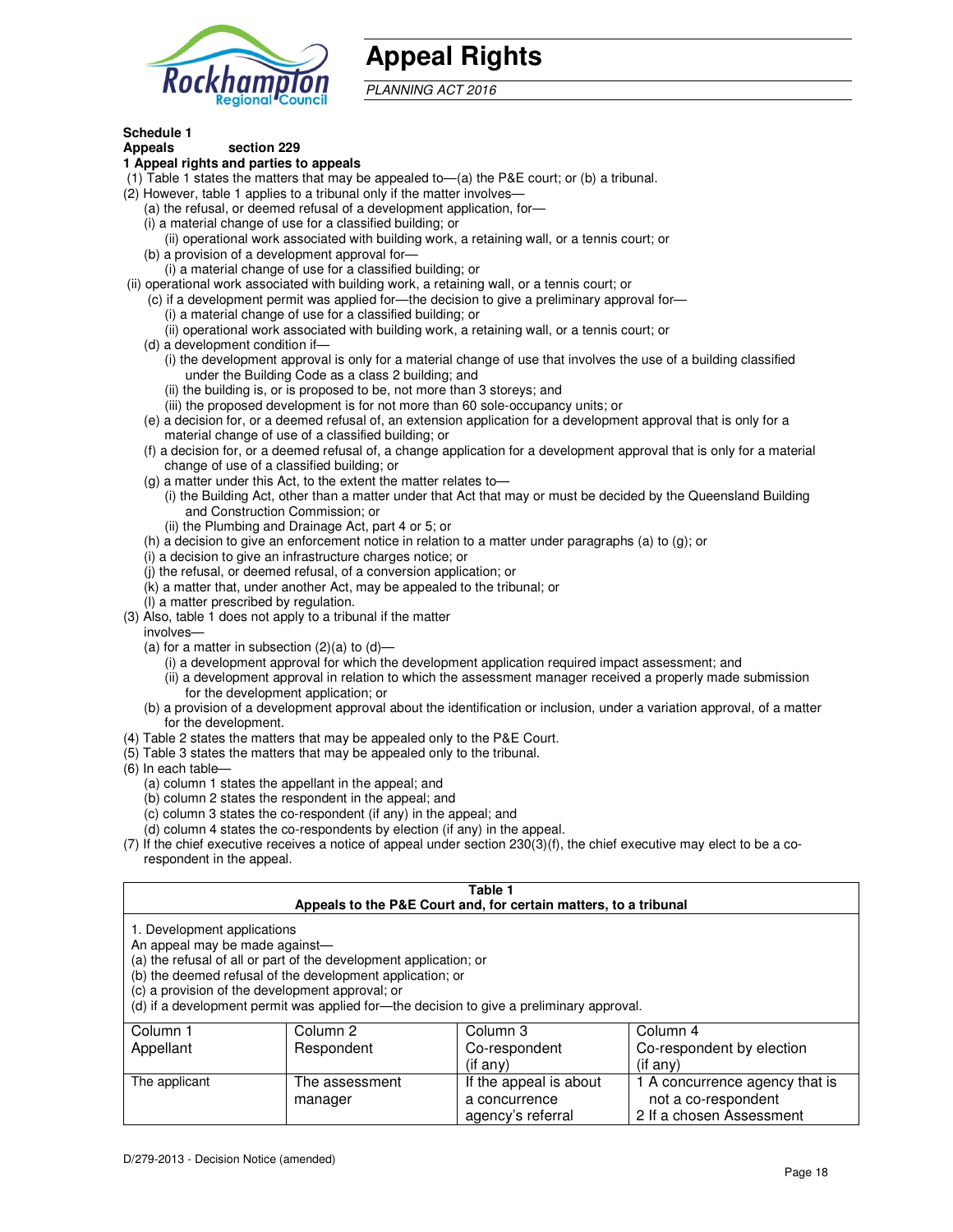| Table 1<br>Appeals to the P&E Court and, for certain matters, to a tribunal                                                                                                                                                                                                                                                                                                                                                                                                                                                                                                                                                                                                                                                                                                                                                                                                                 |                                                                                                                                                                                              |                                                                 |                                                                                                                                                                                                                                                                                                                                                 |  |  |
|---------------------------------------------------------------------------------------------------------------------------------------------------------------------------------------------------------------------------------------------------------------------------------------------------------------------------------------------------------------------------------------------------------------------------------------------------------------------------------------------------------------------------------------------------------------------------------------------------------------------------------------------------------------------------------------------------------------------------------------------------------------------------------------------------------------------------------------------------------------------------------------------|----------------------------------------------------------------------------------------------------------------------------------------------------------------------------------------------|-----------------------------------------------------------------|-------------------------------------------------------------------------------------------------------------------------------------------------------------------------------------------------------------------------------------------------------------------------------------------------------------------------------------------------|--|--|
|                                                                                                                                                                                                                                                                                                                                                                                                                                                                                                                                                                                                                                                                                                                                                                                                                                                                                             |                                                                                                                                                                                              | response-the<br>concurrence agency                              | manager is the respondent-<br>the prescribed assessment<br>manager<br>3 Any eligible advice agency for<br>the application<br>4 Any eligible submitter for the<br>application                                                                                                                                                                    |  |  |
| 2. Change applications<br>An appeal may be made against-<br>(b) a deemed refusal of a change application.                                                                                                                                                                                                                                                                                                                                                                                                                                                                                                                                                                                                                                                                                                                                                                                   |                                                                                                                                                                                              |                                                                 | (a) a responsible entity's decision for a change application, other than a decision made by the P&E court; or                                                                                                                                                                                                                                   |  |  |
| Column 1<br>Appellant                                                                                                                                                                                                                                                                                                                                                                                                                                                                                                                                                                                                                                                                                                                                                                                                                                                                       | Column <sub>2</sub><br>Respondent                                                                                                                                                            | Column 3<br>Co-respondent<br>(if any)                           | Column 4<br>Co-respondent by election<br>(if any)                                                                                                                                                                                                                                                                                               |  |  |
| 1 The applicant<br>2 If the responsible<br>entity is the<br>assessment<br>manager-an<br>affected entity that<br>gave a pre-request<br>notice or response<br>notice                                                                                                                                                                                                                                                                                                                                                                                                                                                                                                                                                                                                                                                                                                                          | The responsible<br>entity                                                                                                                                                                    | If an affected entity<br>starts the appeal-the<br>applicant     | 1 A concurrence agency for the<br>development application<br>2 If a chosen assessment<br>manager is the respondent-<br>the prescribed assessment<br>manager<br>3 A private certifier for the<br>development application<br>4 Any eligible advice agency for<br>the change application<br>5 Any eligible submitter for the<br>change application |  |  |
|                                                                                                                                                                                                                                                                                                                                                                                                                                                                                                                                                                                                                                                                                                                                                                                                                                                                                             | 3. Extension applications<br>An appeal may be made against-<br>(a) the assessment manager's decision about an extension application; or<br>(b) a deemed refusal of an extension application. |                                                                 |                                                                                                                                                                                                                                                                                                                                                 |  |  |
| Column 1<br>Appellant                                                                                                                                                                                                                                                                                                                                                                                                                                                                                                                                                                                                                                                                                                                                                                                                                                                                       | Column <sub>2</sub><br>Respondent                                                                                                                                                            | Column 3<br>Co-respondent<br>(if any)                           | Column 4<br>Co-respondent by election<br>(if any)                                                                                                                                                                                                                                                                                               |  |  |
| 1 The applicant<br>1.<br>For a matter other<br>2<br>than a deemed<br>refusal of an<br>extension<br>application $-$ a<br>concurrence<br>agency, other than<br>the chief executive,<br>for the application                                                                                                                                                                                                                                                                                                                                                                                                                                                                                                                                                                                                                                                                                    | The assessment<br>manager                                                                                                                                                                    | If a concurrence<br>agency starts the<br>appeal - the applicant | If a chosen assessment<br>manager is the respondent - the<br>prescribed assessment manager                                                                                                                                                                                                                                                      |  |  |
| 4. Infrastructure charges notices<br>An appeal may be made against an infrastructure charges notice on 1 or more of the following grounds<br>a) The notice involved an error relating to $-$<br>(i) The application of the relevant adopted charge; or<br>Examples of errors in applying an adopted charge -<br>The incorrect application of gross floor area for a non-residential development<br>Applying an incorrect 'use category', under a regulation, to the development<br>The working out of extra demands, for section 120; or<br>(i)<br>An offset or refund; or<br>(ii)<br>b) The was no decision about an offset or refund; or<br>c) If the infrastructure charges notice states a refund will be given - the timing for giving the refund; or<br>d) The amount of the charge is so unreasonable that no reasonable relevant local government could have<br>imposed the amount. |                                                                                                                                                                                              |                                                                 |                                                                                                                                                                                                                                                                                                                                                 |  |  |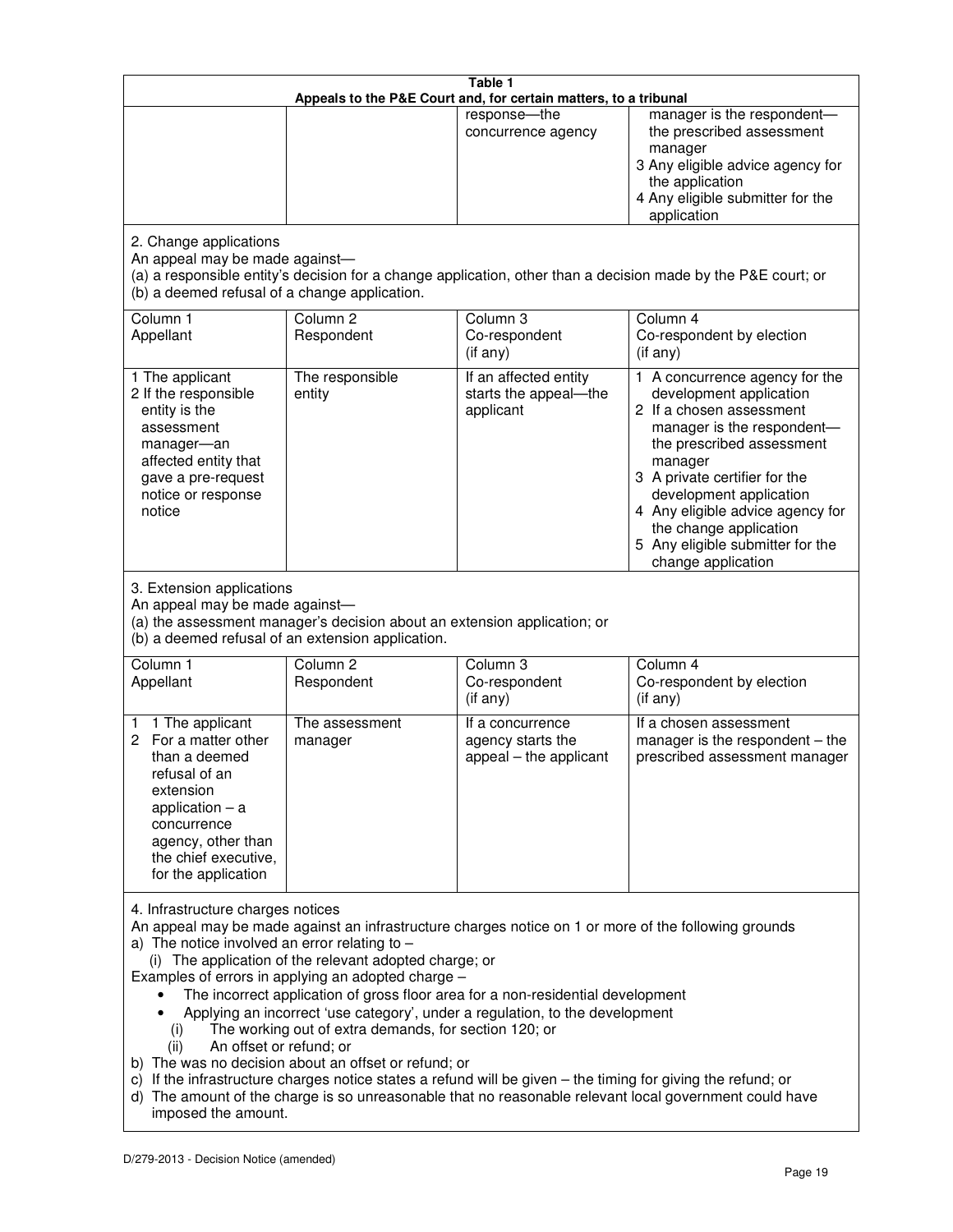|                                                                                                                 |                                                                                                                                                       | Table 1<br>Appeals to the P&E Court and, for certain matters, to a tribunal                       |                                                                                                                                                                                                                        |
|-----------------------------------------------------------------------------------------------------------------|-------------------------------------------------------------------------------------------------------------------------------------------------------|---------------------------------------------------------------------------------------------------|------------------------------------------------------------------------------------------------------------------------------------------------------------------------------------------------------------------------|
| Column <sub>1</sub><br>Appellant                                                                                | Column <sub>2</sub><br>Respondent                                                                                                                     | Column <sub>3</sub><br>Co-respondent<br>(if any)                                                  | Column 4<br>Co-respondent by election<br>(if any)                                                                                                                                                                      |
| The person given the<br>Infrastructure charges<br>notice                                                        | The local government<br>that gave the<br>infrastructure charges<br>notice                                                                             |                                                                                                   |                                                                                                                                                                                                                        |
| 5. Conversion applications<br>An appeal may be made against-<br>(a) the refusal of a conversion application; or | (b) a deemed refusal of a conversion application.                                                                                                     |                                                                                                   |                                                                                                                                                                                                                        |
| Column 1<br>Appellant                                                                                           | Column <sub>2</sub><br>Respondent                                                                                                                     | Column 3<br>Co-respondent<br>(if any)                                                             | Column 4<br>Co-respondent by election<br>(if any)                                                                                                                                                                      |
| The applicant                                                                                                   | The local government<br>to which the conversion<br>application was made                                                                               |                                                                                                   | $\overline{a}$                                                                                                                                                                                                         |
| 6. Enforcement notices                                                                                          | An appeal may be made against the decision to give an enforcement notice.                                                                             |                                                                                                   |                                                                                                                                                                                                                        |
| Column 1<br>Appellant                                                                                           | Column <sub>2</sub><br>Respondent                                                                                                                     | Column <sub>3</sub><br>Co-respondent<br>(if any)                                                  | Column 4<br>Co-respondent by election<br>(if any)                                                                                                                                                                      |
| The person given the<br>enforcement notice                                                                      | The enforcement<br>authority                                                                                                                          |                                                                                                   | If the enforcement authority is<br>not the local government for<br>the premises in relation to which<br>the offence is alleged to have<br>happened-the local<br>government                                             |
|                                                                                                                 |                                                                                                                                                       | Table 2                                                                                           |                                                                                                                                                                                                                        |
|                                                                                                                 |                                                                                                                                                       | Appeals to the P&E Court only                                                                     |                                                                                                                                                                                                                        |
| 1. Appeals from tribunal<br>section 252, on the ground of-<br>(b) jurisdictional error.                         | An appeal may be made against a decision of a tribunal, other than a decision under<br>(a) an error or mistake in law on the part of the tribunal; or |                                                                                                   |                                                                                                                                                                                                                        |
| Column 1<br>Appellant                                                                                           | Column <sub>2</sub><br>Respondent                                                                                                                     | Column 3<br>Co-respondent<br>(if any)                                                             | Column 4<br>Co-respondent by election<br>(if any)                                                                                                                                                                      |
| A party to the<br>proceedings for the<br>decision                                                               | The other party to the<br>proceedings for the<br>decision                                                                                             |                                                                                                   |                                                                                                                                                                                                                        |
| 2. Eligible submitter appeals<br>(b) a variation request.                                                       | application, to the extent that the decision relates to-                                                                                              |                                                                                                   | An appeal may be made against the decision to give a development approval, or an approval for a change<br>(a) any part of the development application for the development approval that required impact assessment; or |
| Column 1<br>Appellant                                                                                           | Column 2<br>Respondent                                                                                                                                | Column 3<br>Co-respondent<br>(if any)                                                             | Column 4<br>Co-respondent by election<br>(if any)                                                                                                                                                                      |
| 1 For a development<br>application-an<br>eligible submitter for<br>the development<br>application               | 1 For a development<br>application-the<br>assessment<br>manager<br>2 For a change                                                                     | 1 The applicant<br>2 If the appeal is about<br>a concurrence<br>agency's referral<br>response-the | Another eligible<br>submitter for the<br>application                                                                                                                                                                   |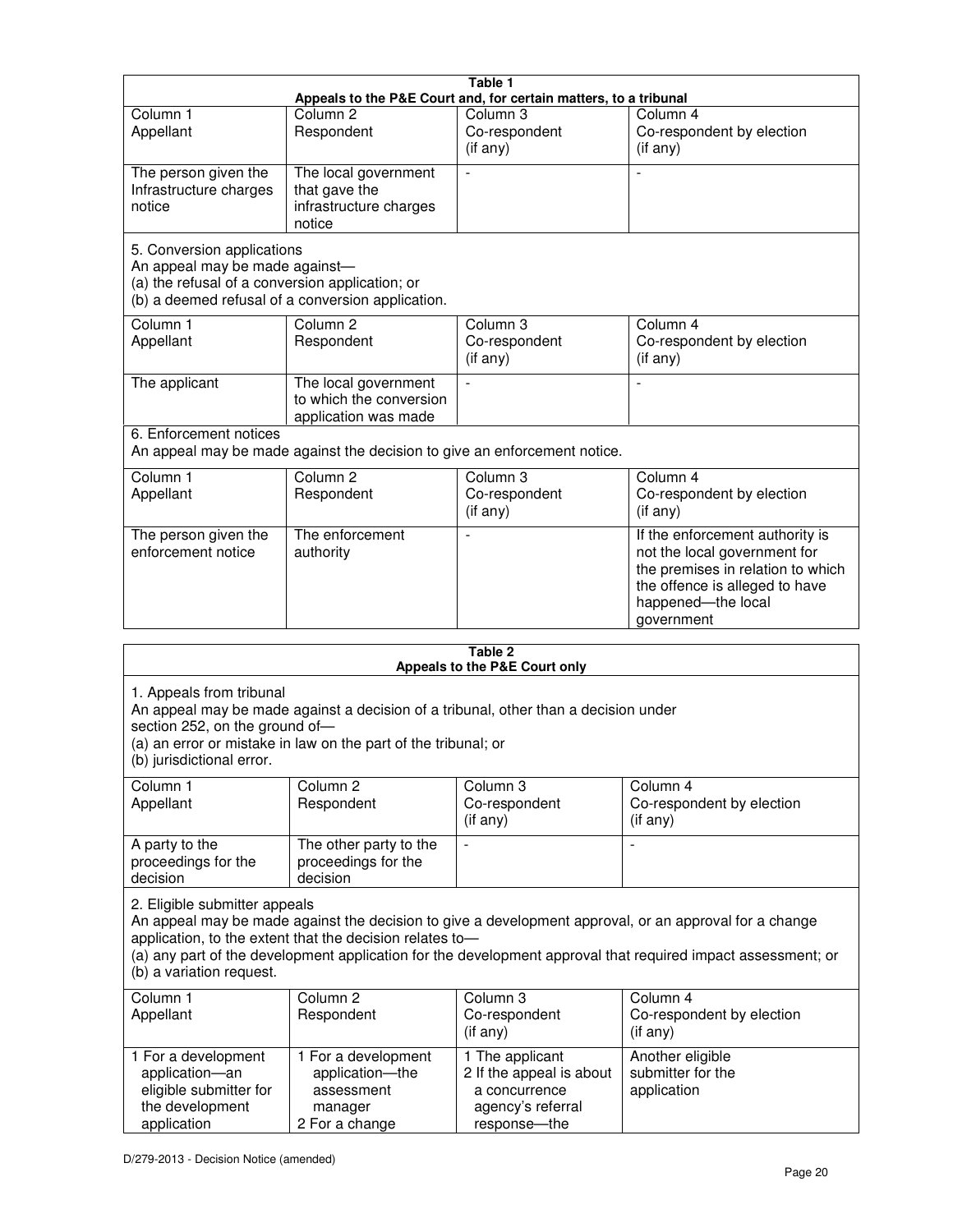| Table 2<br>Appeals to the P&E Court only                                                                                                                                                                                                                                                                                                                                                                           |                                                                                                                            |                                                                                                                         |                                                                                        |  |
|--------------------------------------------------------------------------------------------------------------------------------------------------------------------------------------------------------------------------------------------------------------------------------------------------------------------------------------------------------------------------------------------------------------------|----------------------------------------------------------------------------------------------------------------------------|-------------------------------------------------------------------------------------------------------------------------|----------------------------------------------------------------------------------------|--|
| 2 For a change<br>application-an<br>eligible submitter for<br>the change<br>application                                                                                                                                                                                                                                                                                                                            | application-the<br>responsible entity                                                                                      | concurrence agency                                                                                                      |                                                                                        |  |
| 3. Eligible submitter and eligible advice agency appeals<br>An appeal may be made against a provision of a development approval, or failure to<br>include a provision in the development approval, to the extent the matter relates to-<br>(a) any part of the development application or the change application, for the development approval, that<br>required impact assessment; or<br>(b) a variation request. |                                                                                                                            |                                                                                                                         |                                                                                        |  |
| Column 1<br>Appellant                                                                                                                                                                                                                                                                                                                                                                                              | Column <sub>2</sub><br>Respondent                                                                                          | Column 3<br>Co-respondent<br>(if any)                                                                                   | Column 4<br>Co-respondent by election<br>(if any)                                      |  |
| 1 For a development<br>application-an<br>eligible submitter for<br>the development<br>application<br>2 For a change<br>application-an<br>eligible submitter for<br>the change<br>application<br>3 An eligible advice<br>agency for the<br>development<br>application or change<br>application                                                                                                                      | 1 For a development<br>application-the<br>assessment<br>manager<br>2 For a change<br>application-the<br>responsible entity | 1 The applicant<br>2 If the appeal is about<br>a concurrence<br>agency's referral<br>response-the<br>concurrence agency | Another eligible submitter for the<br>application                                      |  |
| 4. Compensation claims<br>An appeal may be made against-<br>(a) a decision under section 32 about a compensation claim; or<br>(b) a decision under section 265 about a claim for compensation; or<br>(c) a deemed refusal of a claim under paragraph (a) or (b).                                                                                                                                                   |                                                                                                                            |                                                                                                                         |                                                                                        |  |
| Column 1<br>Appellant                                                                                                                                                                                                                                                                                                                                                                                              | Column <sub>2</sub><br>Respondent                                                                                          | Column 3<br>Co-respondent<br>(if any)                                                                                   | Column 4<br>Co-respondent by election<br>(if any)                                      |  |
| A person dissatisfied<br>with the decision                                                                                                                                                                                                                                                                                                                                                                         | The local<br>government to which<br>the claim was made                                                                     |                                                                                                                         |                                                                                        |  |
| 5. Registered premises<br>An appeal may be made against a decision of the Minister under chapter 7, part 4.                                                                                                                                                                                                                                                                                                        |                                                                                                                            |                                                                                                                         |                                                                                        |  |
| Column 1<br>Appellant                                                                                                                                                                                                                                                                                                                                                                                              | Column <sub>2</sub><br>Respondent                                                                                          | Column 3<br>Co-respondent<br>(if any)                                                                                   | Column 4<br>Co-respondent by election<br>(if any)                                      |  |
| 1 A person given a<br>decision notice about<br>the decision<br>2 If the decision is to<br>register premises or<br>renew the<br>registration of<br>premises-an owner<br>or occupier of<br>premises in the<br>affected area for the                                                                                                                                                                                  | The Minister                                                                                                               |                                                                                                                         | If an owner or occupier starts the<br>appeal – the owner of the<br>registered premises |  |